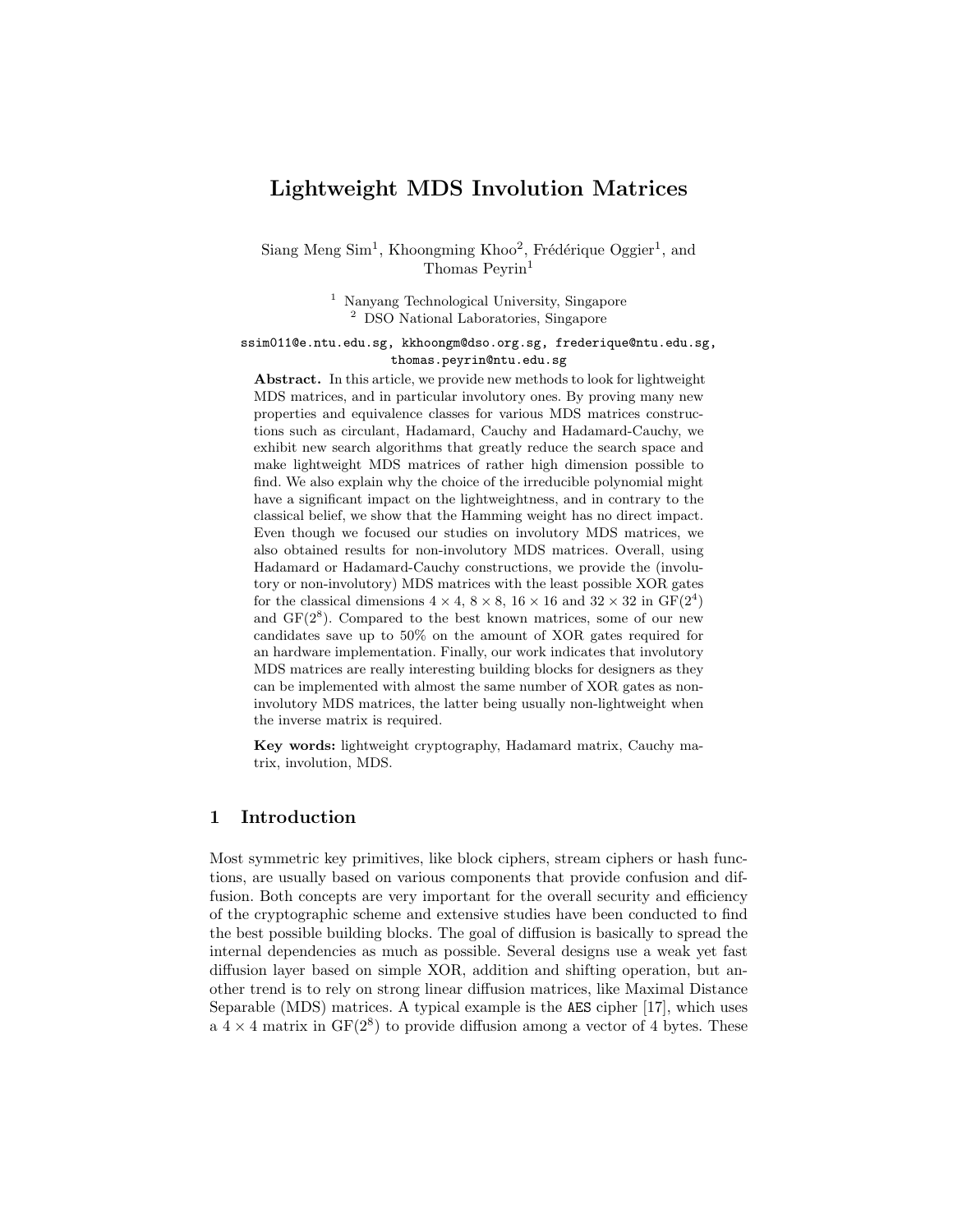mathematical objects ensure the designers a perfect diffusion (the underlying linear code meets the Singleton bound), but can be quite heavy to implement. Software performances are usually not so much impacted as memory is not really constrained and table-based implementations directly incorporate the field multiplications in the stored values. However, hardware implementations will usually suffer from an important area requirement due to the Galois field multiplications. The impact will also be visible on the efficiency of software bitslice implementations which basically mimic the hardware computations flow.

Good hardware efficiency has became a major design trend in cryptography, due to the increasing importance of ubiquitous computing. Many lightweight algorithms have recently been proposed, notably block ciphers [12, 14, 19, 9] and hash functions [4, 18, 11]. The choice of MDS matrices played an important role in the reduction of the area required to provide a certain amount of security. Along with PHOTON hash function [18] was proposed a new type of MDS matrix that can be computed in a serial or recursive manner. This construction greatly reduces the temporary memory (and thus the hardware area) usually required for the computation of the matrix. Such matrices were later used in LED [19] block cipher, or PRIMATEs [1] authenticated encryption scheme, and were further studied and generalized in subsequent articles [28, 33, 3, 2, 10]. Even though these serial matrices provide a good way to save area, this naturally comes at the expense of an increased number of cycles to apply the matrix. In general, they are not well suited for round-based or low-latency implementations.

Another interesting property for an MDS matrix to save area is to be involutory. Indeed, in most use cases, encryption and decryption implementations are required and the inverse of the MDS matrix will have to be implemented as well (except for constructions like Feistel networks, where the inverse of the internal function is not needed for decryption). For example, the MDS matrix of AES is quite lightweight for encryption, but not really for decryption<sup>3</sup>. More generally, it is a valuable advantage that one can use exactly the same diffusion matrix for encryption and decryption. Some ciphers like ANUBIS [5], KHAZAD [6], ICEBERG [32] or PRINCE [13] even pushed the involution idea a bit further by defining a round function that is almost entirely composed of involution operations, and where the non-involution property of the cipher is mainly provided by the key schedule.

There are several ways to build a MDS matrix [34, 24, 27, 29, 20, 15], a common method being to use a circulant construction, like for the AES block cipher [17] or the WHIRLPOOL hash function [8]. The obvious benefit of a circulant matrix for hardware implementations is that all of its rows are similar (up to a right shift), and one can trivially reuse the multiplication circuit to save implementation costs. However, it has been proven in [23] that circulant matrices of order 4 cannot be simultaneously MDS and involutory. And very recently

<sup>3</sup> The serial matrix construction proposed in [18, 19] allows an efficient inverse computation if the first coefficient is equal to 1. However, we recall that serial matrices are not well suited for round-based or low-latency implementations.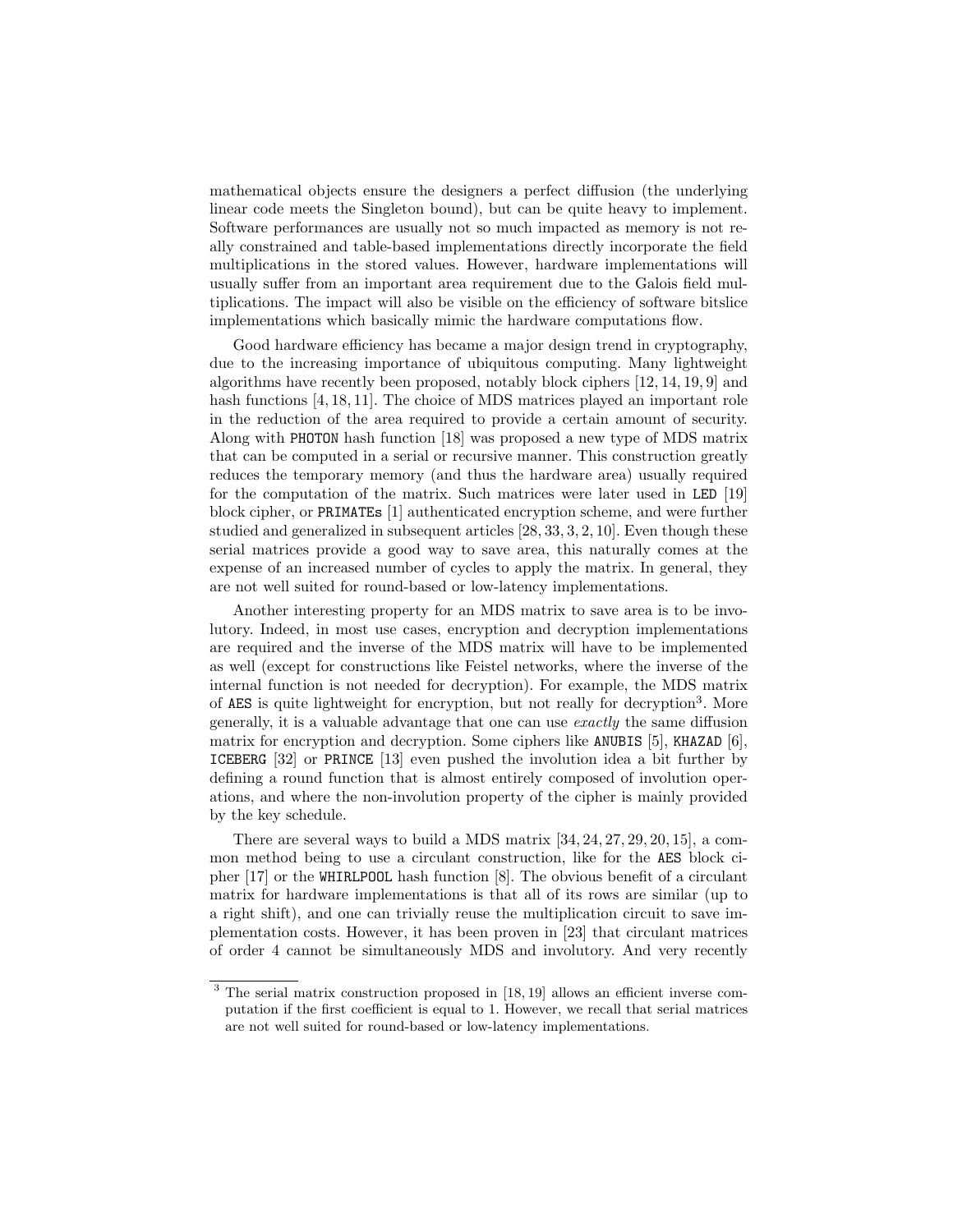Gupta et al. [21] proved that circulant MDS involutory matrices do not exist. Finding lightweight matrices that are both MDS and involutory is not an easy task and this topic has attracted attention recently. In [29], the authors consider Vandermonde or Hadamard matrices, while in [34, 20, 15] Cauchy matrices were used. Even if these constructions allow to build involutory MDS matrices for big matrix dimensions, it is difficult to find the most lightweight candidates as the search space can become really big.

Our contributions. In this article, we propose a new method to search for lightweight MDS matrices, with an important focus on involutory ones. After having recalled the formula to compute the XOR count, i.e. the amount of XORs required to evaluate one row of the matrix, we show in Section 2 that the choice of the irreducible polynomial is important and can have a significant impact on the efficiency, as remarked in [26]. In particular, we show that the best choice is not necessarily a low Hamming weight polynomial as widely believed, but instead one that has a high standard deviation regarding its XOR count. Then, in Section 3, we recall some constructions to obtain (involutory) MDS matrices: circulant, Hadamard, Cauchy and Cauchy-Hadamard. In particular, we prove new properties for some of these constructions, which will later help us to find good matrices. In Section 4 we prove the existence of equivalent classes for Hadamard matrices and involutory Hadamard-Cauchy matrices and we use these considerations to conceive improved search algorithms of lightweight (involutory) MDS matrices. Our methods can also be relaxed and applied to the search of lightweight non-involutory MDS matrices. In Section 5, we quickly describe these new algorithms, providing all the details for lightweight involutory and noninvolutory MDS matrices in the full version of this article [31]. These algorithms are significant because they are feasible exhaustive search while the search space of the algorithms described in  $[20, 15]$  is too big to be exhausted<sup>4</sup>. Our algorithms guarantee that the matrices found are the lightest according to our metric.

Overall, using Hadamard or Hadamard-Cauchy constructions, we provide the smallest known (involutory or non-involutory) MDS matrices for the classical dimensions  $4 \times 4$ ,  $8 \times 8$ ,  $16 \times 16$  and  $32 \times 32$  in  $GF(2^4)$  and  $GF(2^8)$ . The designers of one of the CAESAR competition candidates, Joltik [22], have used one of the matrices that we have found to build their primitive. All our results are summarized and commented in Section 6. Surprisingly, it seems that involutory MDS matrices are not much more expensive than non-involutory MDS ones, the former providing the great advantage of a free inverse implementation as well. We recall that in this article we are not considering serial matrices, as their evaluation either requires many clock cycles (for serial implementations) or an important area (for round-based implementations).

<sup>4</sup> The huge search space issue can be reduced if one could search intelligently only among lightweight matrix candidates. However, this is not possible with algorithms from [20, 15] since the matrix coefficients are known only at the end of the matrix generation, and thus one cannot limit the search to lightweight candidates only.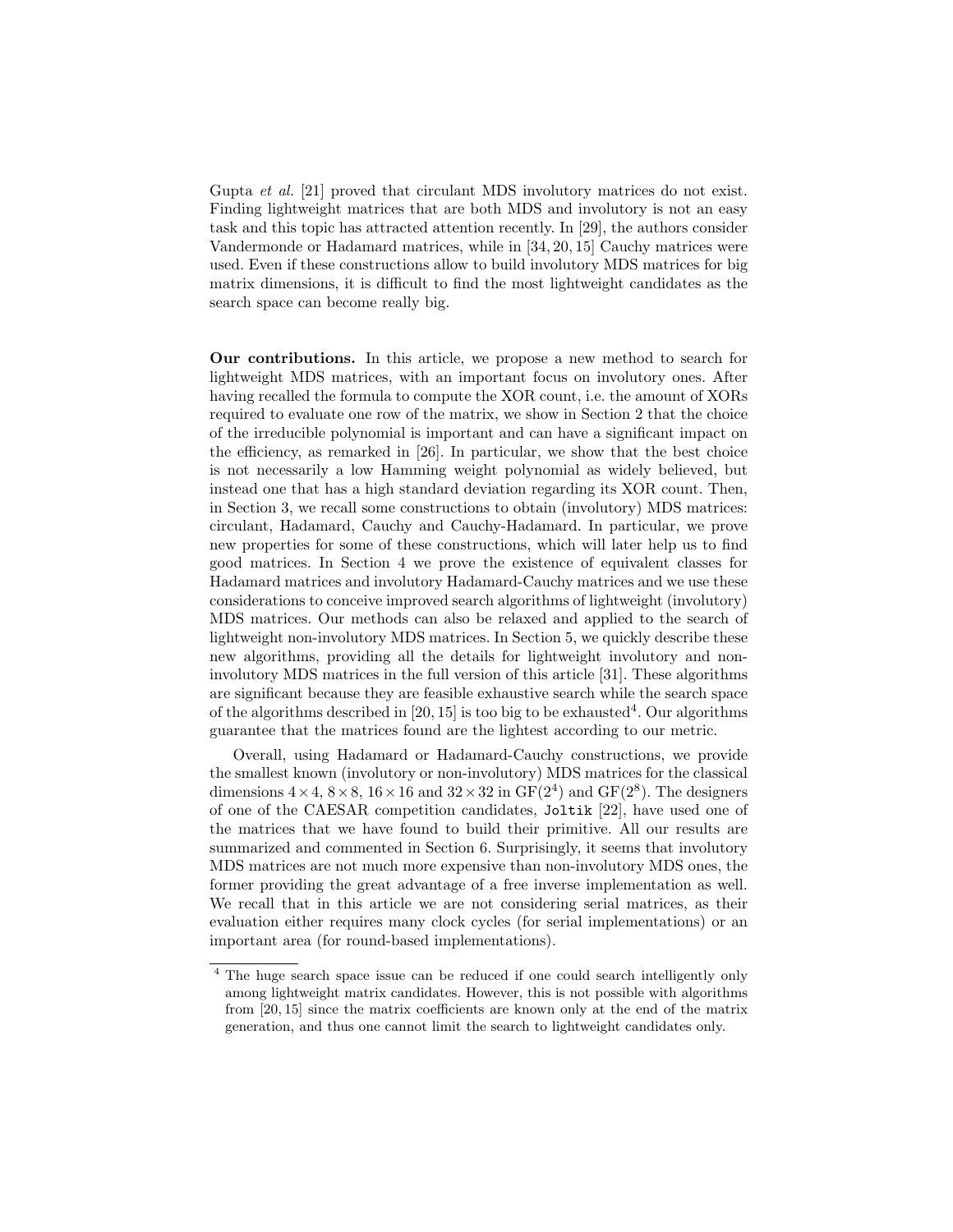Due to space constraints, all proofs are given in the full version of this article [31].

Notations and preliminaries. We denote by  $GF(2<sup>r</sup>)$  the finite field with  $2<sup>r</sup>$ elements,  $r > 1$ . This field is isomorphic to polynomials in  $GF(2)[X]$  modulo an irreducible polynomial  $p(X)$  of degree r, meaning that every field element can be seen as a polynomial  $\alpha(X)$  with coefficients in GF(2) and of degree  $r - 1$ :  $\alpha(X) = \sum_{i=0}^{r-1} b_i X^i$ ,  $b_i \in \text{GF}(2)$ ,  $0 \le i \le r-1$ . The polynomial  $\alpha(X)$  can also naturally be viewed as an r-bit string  $(b_{r-1}, b_{r-2}, ..., b_0)$ . In the rest of the article, an element  $\alpha$  in GF(2<sup>r</sup>) will be seen either as the polynomial  $\alpha(X)$ , or the rbit string represented in a hexadecimal representation, which will be prefixed with  $0x$ . For example, in  $GF(2^8)$ , the 8-bit string 00101010 corresponds to the polynomial  $X^5 + X^3 + X$ , written 0x2a in hexadecimal.

The addition operation on  $GF(2<sup>r</sup>)$  is simply defined as a bitwise XOR on the coefficients of the polynomial representation of the elements, and does not depend on the choice of the irreducible polynomial  $p(X)$ . However, for multiplication, one needs to specify the irreducible polynomial  $p(X)$  of degree r. We denote this field as  $GF(2<sup>r</sup>)/p(X)$ , where  $p(X)$  can be given in hexadecimal representation<sup>5</sup>. The multiplication of two elements is then the modulo  $p(X)$ reduction of the product of the polynomial representations of the two elements.

Finally, we denote by  $M[i, j]$  the  $(i, j)$  entry of the matrix M, we start the counting from 0, that is  $M[0,0]$  is the entry corresponding to the first row and first column.

# 2 Analyzing XOR count according to different finite fields

In this section, we explain the XOR count that we will use as a measure to evaluate the lightweightness of a given matrix. Then, we will analyze the XOR count distribution depending on the finite field and irreducible polynomial considered. Although it is known that finite fields of the same size are isomorphic to each other and it is believed that the security of MDS matrices is not impacted by this choice, looking at the XOR count is a new aspect of finite fields that remains unexplored in cryptography.

## 2.1 The XOR count

It is to note that the XOR count is an easy-to-manipulate and simplified metric, but MDS coefficients have often been chosen to lower XOR count, e.g. by having

<sup>&</sup>lt;sup>5</sup> This should not be confused with the explicit construction of finite fields, which is commonly denoted as  $GF(2<sup>r</sup>)[X]/(P)$ , where  $(P)$  is an ideal generated by irreducible polynomial P.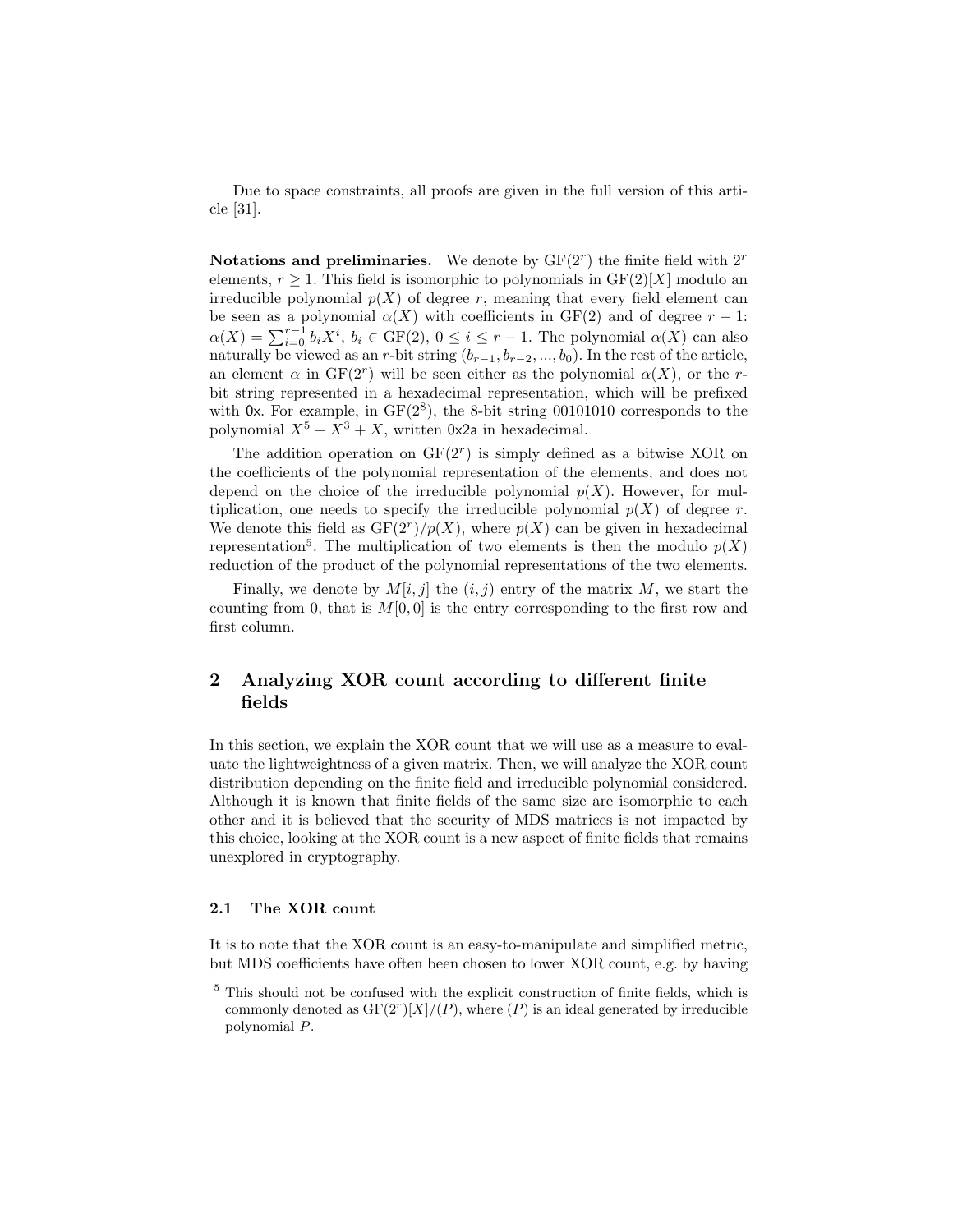low Hamming weight. As shown in [26], low XOR count is strongly correlated minimization of hardware area.

Later in this article, we will study the hardware efficiency of some diffusion matrices and we will search among huge sets of candidates. One of the goals will therefore be to minimize the area required to implement these lightweight matrices, and since they will be implemented with XOR gates (the diffusion layer is linear), we need a way to easily evaluate how many XORs will be required to implement them. We explain our method in this subsection.

In general, it is known that low Hamming weight generally requires lesser hardware resource in implementations, and this is the usual choice criteria for picking a matrix. For example, the coefficients of the AES MDS matrix are 1, 2 and 3, in a hope that this will ensure a lightweight implementation. However, it was shown in [26] that while this heuristic is true in general, it is not always the case. Due to some reduction effects, and depending on the irreducible polynomial defining the computation field, some coefficients with not-so-low Hamming weight might be implemented with very few XORs.

**Definition 1** The XOR count of an element  $\alpha$  in the field  $GF(2^r)/p(X)$  is the number of XORs required to implement the multiplication of  $\alpha$  with an arbitrary  $\beta$  over  $GF(2^r)/p(X)$ .

For example, let us explain how we compute the XOR count of  $\alpha = 3$  over  $GF(2^4)/0x13$  and  $GF(2^4)/0x19$ . Let  $(b_3, b_2, b_1, b_0)$  be the binary representation of an arbitrary element  $\beta$  in the field. For  $GF(2^4)/0 \times 13$ , we have:

 $(0, 0, 1, 1) \cdot (b_3, b_2, b_1, b_0) = (b_2, b_1, b_0 \oplus b_3, b_3) \oplus (b_3, b_2, b_1, b_0) = (b_2 \oplus b_3, b_1 \oplus b_2, b_0 \oplus b_1 \oplus b_3, b_0 \oplus b_3),$ 

which corresponds to 5  $XORs<sup>6</sup>$ . For  $GF(2<sup>4</sup>)/0x19$ , we have:

 $(0, 0, 1, 1) \cdot (b_3, b_2, b_1, b_0) = (b_2 \oplus b_3, b_1, b_0, b_3) \oplus (b_3, b_2, b_1, b_0) = (b_2, b_1 \oplus b_2, b_0 \oplus b_1, b_0 \oplus b_3),$ 

which corresponds to 3 XORs. One can observe that XOR count is different depending on the finite field defined by the irreducible polynomial.

In order to calculate the number of XORs required to implement an entire row of a matrix, we can use the following formula given in [26]:

XOR count for one row of 
$$
M = (\gamma_1, \gamma_2, ..., \gamma_k) + (n-1) \cdot r,
$$
 (1)

where  $\gamma_i$  is the XOR count of the *i*-th entry in the row of M, n being the number of nonzero elements in the row and  $r$  the dimension of the finite field.

For example, the first row of the AES diffusion matrix being  $(1, 1, 2, 3)$  over the field  $GF(2^8)/0x11b$ , the XOR count for the first row is  $(0+0+3+11)+3\times8=38$ XORs (the matrix being circulant, all rows are equivalent in terms of XOR count).

 $^6$  We acknowledge that one can perform the multiplication with 4 XORs as  $b_0\oplus b_3$ appears twice. But that would require additional cycle and extra memory cost which completely outweighed the small saving on the XOR count.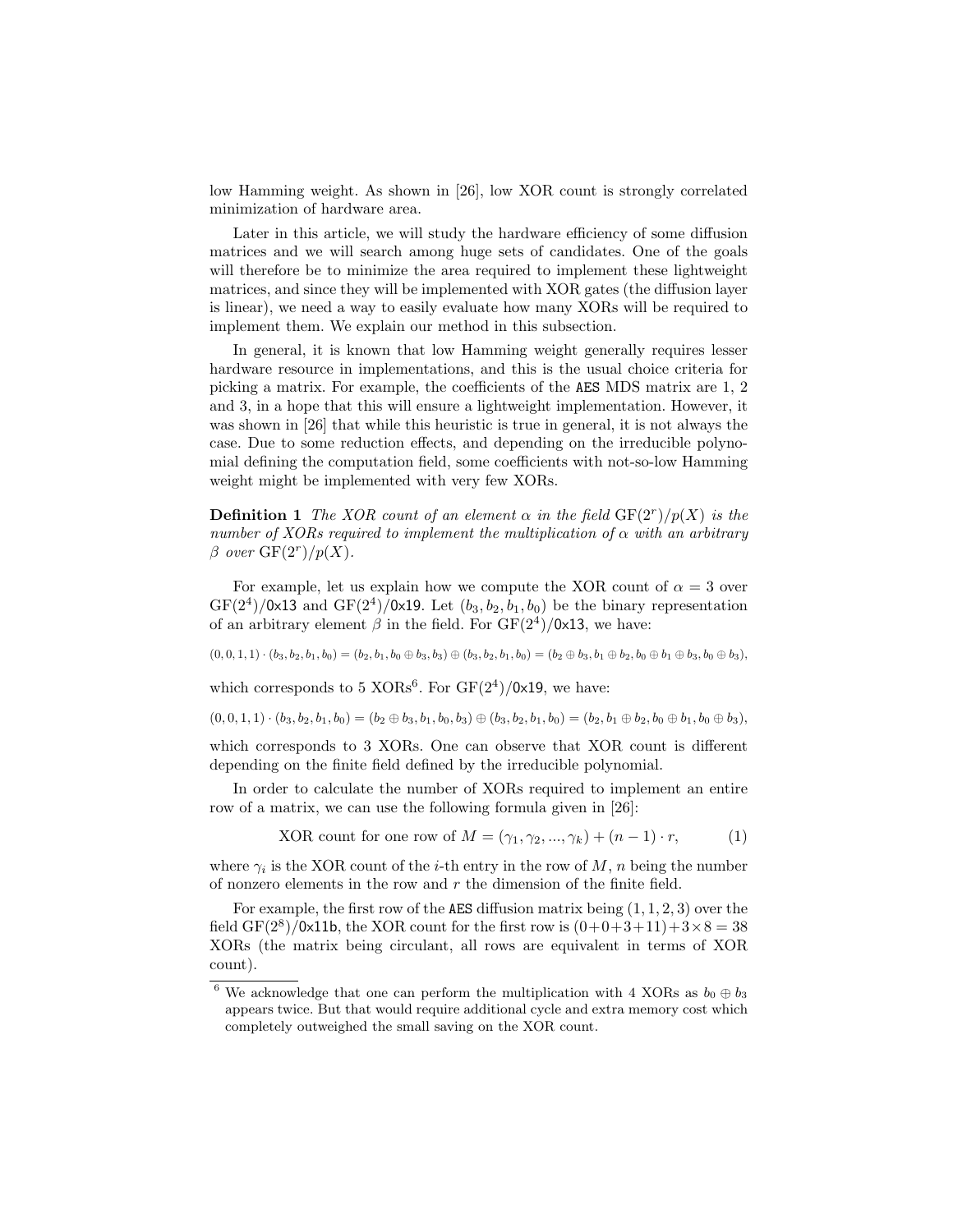#### 2.2 XOR count for different finite fields

We programmed a tool that computes the XOR count for every nonzero element over  $GF(2<sup>r</sup>)$  for  $r = 2, ..., 8$  and for all possible irreducible polynomials (all the tables will be given in [31], we provide an extract in Appendix B). By analyzing the outputs of this tool, we could make two observations that are important to understand how the choice of the irreducible polynomial affects the XOR count. Before presenting our observations, we state some terminologies and properties related to reciprocal polynomials in finite fields.

**Definition 2** A reciprocal polynomial  $\frac{1}{p}(X)$  of a polynomial  $p(X)$  over  $GF(2<sup>r</sup>)$ , is a polynomial expressed as  $\frac{1}{p}(X) = X^r \cdot p(X^{-1})$ . A reciprocal finite field, **K** =  $GF(2<sup>r</sup>)/\frac{1}{p}(X)$ , is a finite field defined by the reciprocal polynomial which defines  $\mathbf{F} = \mathrm{GF}(2^r)/p(X).$ 

In other words, a reciprocal polynomial is a polynomial with the order of the coefficients reversed. For example, the reciprocal polynomial of  $p(X) = 0 \times 11b$ in GF(2<sup>8</sup>) is  $\frac{1}{p}(X) = 0 \times \frac{1}{11b} = 0 \times 1b1$ . It is also to be noted that the reciprocal polynomial of an irreducible polynomial is also irreducible.

The total XOR count. Our first new observation is that even if for an individual element of the field the choice of the irreducible polynomial has an impact on the XOR count, the total sum of the XOR count over all elements in the field is independent of this choice. We state this observation in the following theorem.

**Theorem 1** The total XOR count for a field  $GF(2^r)$  is  $r \sum_{i=2}^r 2^{i-2}(i-1)$ , where  $r \geq 2$ .

From Theorem 1, it seems that there is no clear implication that one irreducible polynomial is strictly better than another, as the mean XOR count is the same for any irreducible polynomial. However, the irreducible polynomials have different distribution of the XOR count among the field elements, that is quantified by the standard deviation. A high standard deviation implies that the distribution of XOR count is very different from the mean, thus there will be more elements with relatively lower/higher XOR count. In general, the order of the finite field is much larger than the order of the MDS matrix and since only a few elements of the field will be used in the MDS matrices, there is a better chance of finding an MDS matrix with lower XOR count.

Hence, our recommendation is to choose the irreducible polynomial with the highest standard deviation regarding the XOR count distribution. From previous example, in  $GF(2<sup>4</sup>)$  (XOR count mean equals 4.25 for this field dimension), the irreducible polynomials  $0\times13$  and  $0\times19$  lead to a standard deviation of 2.68, while 0x1f leads to a standard deviation of 1.7075. Therefore, the two first polynomials seem to be a better choice. This observation will allow us to choose the best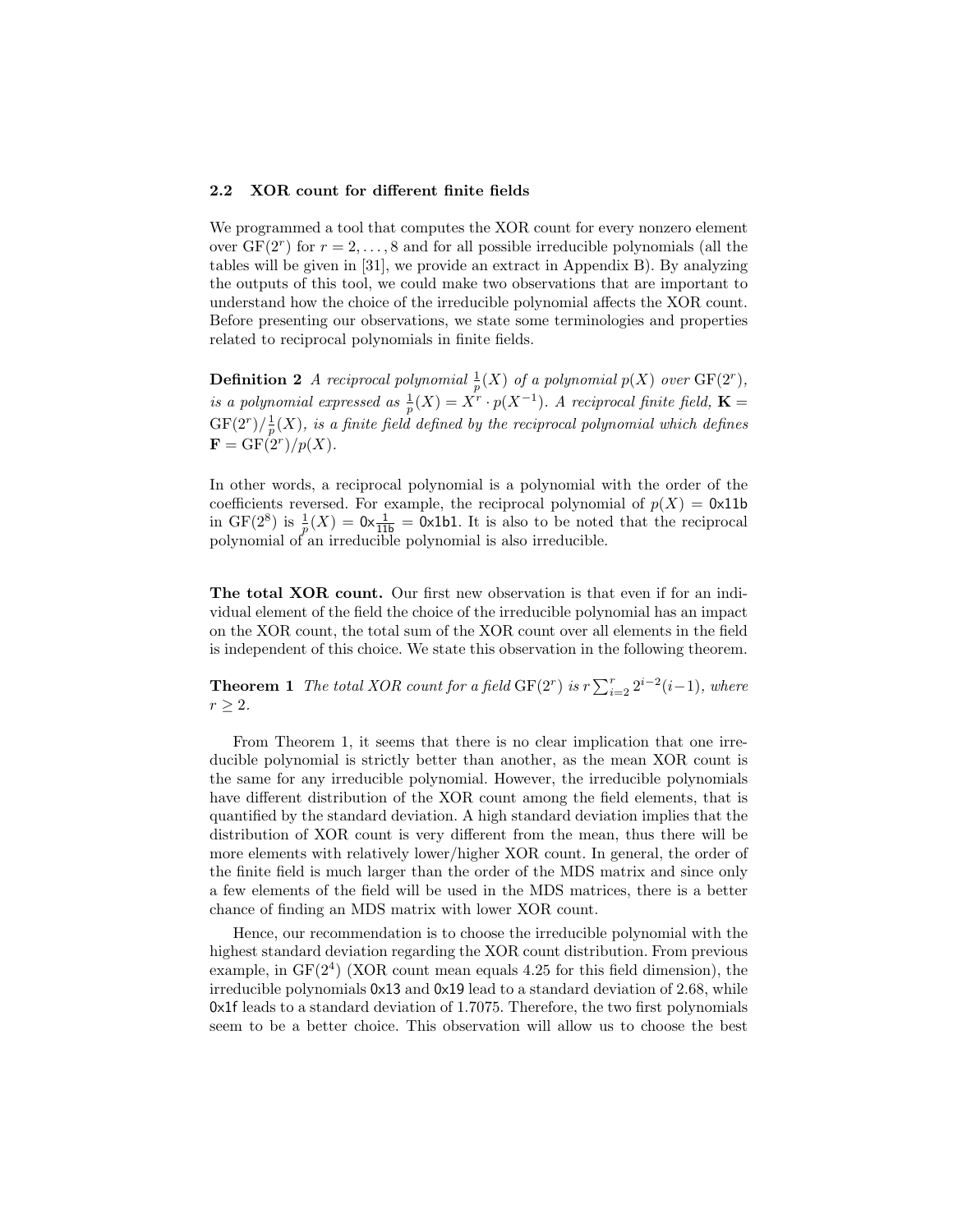irreducible polynomial to start with during the searches. We refer to [31] for all the standard deviations according to the irreducible polynomial, here we provide an extract in Appendix B.

We note that the folklore belief was that in order to get lightweight implementations, one should use a low Hamming weight irreducible polynomial. The underlying idea is that with such a polynomial less XORs might be needed when the modular reduction has to be applied during a field multiplication. However, we have shown that this is not necessarily true. Yet, by looking at the data from Appendix B, we remark that the low Hamming weight irreducible polynomials usually have a high standard deviation, which actually validates the folklore belief. We conjecture that this heuristic will be less and less exact when we go to higher and higher order fields.

Matching XOR count. Our second new observation is that the XOR count distribution implied by a polynomial will be the same compared to the distribution of its reciprocal counterpart. We state this observation in the following theorem.

**Theorem 2** There exists an isomorphic mapping from a primitive  $\alpha \in \text{GF}(2^r)/p(X)$ to another primitive  $\beta \in \mathrm{GF}(2^r)/\frac{1}{p}(X)$  where the XOR count of  $\alpha^i$  and  $\beta^i$  is equal for each  $i = \{1, 2, ..., 2^r - 1\}.$ 

In Appendix A, we listed all the primitive mapping from a finite field to its reciprocal finite field for all fields  $GF(2^r)$  with  $r = 2, ..., 8$  and for all possible irreducible polynomials. We give an example to illustrate our theorem. For  $GF(2^4)$ , there are three irreducible polynomials:  $0 \times 13$ ,  $0 \times 19$  and  $0 \times 16$ and the XOR count for the elements are shown in Appendix B. From the binary representation we see that  $0 \times \frac{1}{13} = 0 \times 19$ . Consider an isomorphic mapping  $\phi: GF(2^4)/0 \times 13 \rightarrow GF(2^4)/0 \times 19$  defined as  $\phi(2) = 12$ , where 2 and 12 are the primitives for the respective finite fields. Table 3 of Appendix A shows that the order of the XOR count is the same.

We remark that for a self-reciprocal irreducible polynomial, for instance 0x1f in  $GF(2<sup>4</sup>)$ , there also exists an automorphism mapping from a primitive to another primitive with the same order of XOR count (see Appendix A).

Theorem 2 is useful for understanding that we do not need to consider  $GF(2<sup>r</sup>)/\frac{1}{p}(X)$  when we are searching for lightweight matrices. As there exists an isomorphic mapping preserving the order of the XOR count, any MDS matrix over  $GF(2^r)/\frac{1}{p}(X)$  can be mapped to an MDS matrix over  $GF(2^r)/p(X)$  while preserving the XOR count. Therefore, it is redundant to search for lightweight MDS matrices over  $GF(2<sup>r</sup>)/\frac{1}{p}(X)$  as the lightest MDS matrix can also be found in  $GF(2<sup>r</sup>)/p(X)$ . This will render our algorithms much more efficient: when using exhaustive search for low XOR count MDS over finite field defined by various irreducible polynomial, one can reduce the search space by almost a factor 2 as the reciprocal polynomials are redundant.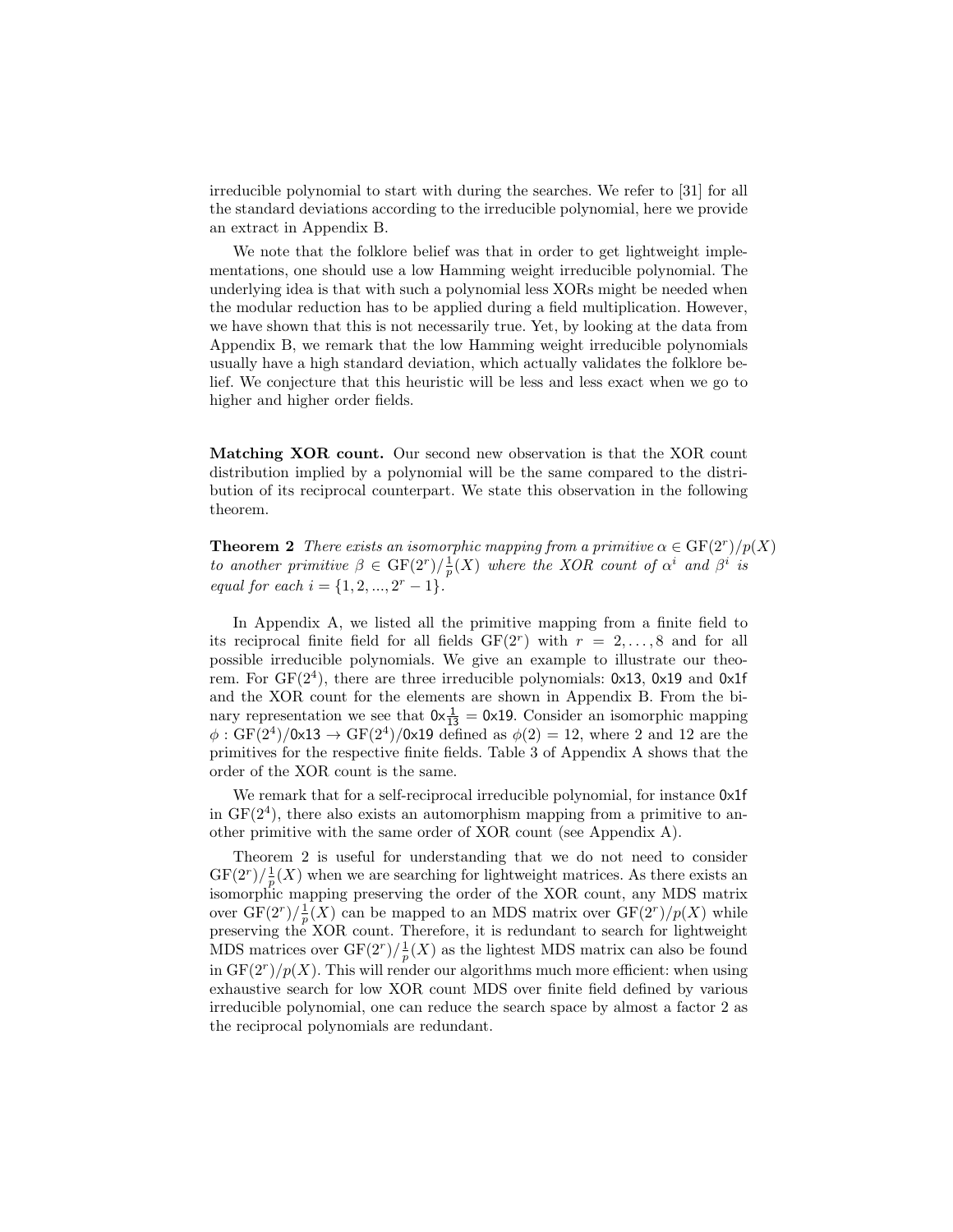# 3 Types of MDS matrices and properties

In this section, we first recall a few properties of MDS matrices and we then explain various constructions of (involutory) MDS matrices that were used to generate lightweight candidates. Namely, we will study 4 types of diffusion matrices: circulant, Hadamard, Cauchy, and Hadamard-Cauchy. We recall that we do not consider serially computable matrices in this article, like the ones described in  $[18, 19, 28, 33, 3, 2]$ , since they are not adapted to round-based implementations. As MDS matrices are widely studied and their properties are commonly known, their definition and properties are given in [31].

## 3.1 Circulant matrices

A common way to build an MDS matrix is to start from a circulant matrix, reason being that the probability of finding an MDS matrix would then be higher than a normal square matrix [16].

**Definition 3** A  $k \times k$  matrix C is circulant when each row vector is rotated to the right relative to the preceding row vector by one element. The matrix is then fully defined by its first row.

An interesting property of circulant matrices is that since each row differs from the previous row by a right shift, a user can just implement one row of the matrix multiplication in hardware and reuse the multiplication circuit for subsequent rows by just shifting the input. However in [31], we will show that these matrices are not the best choice.

### 3.2 Hadamard matrices

**Definition 4** ([20]) A finite field Hadamard (or simply called Hadamard) matrix H is a  $k \times k$  matrix, with  $k = 2<sup>s</sup>$ , that can be represented by two other submatrices  $H_1$  and  $H_2$  which are also Hadamard matrices:

$$
H = \begin{pmatrix} H_1 & H_2 \\ H_2 & H_1 \end{pmatrix}.
$$

Similarly to [20], in order to represent a Hadamard matrix we use notation  $had(h_0, h_1, ..., h_{k-1})$  (with  $h_i = H[0, i]$  standing for the entries of the first row of the matrix) where  $H[i, j] = h_{i \oplus j}$  and  $k = 2<sup>s</sup>$ . It is clear that a Hadamard matrix is bisymmetric. Indeed, if we define the left and right diagonal reflection transformations as  $H_L = T_L(H)$  and  $H_R = T_R(H)$  respectively, we have that  $H_L[i, j] = H[j, i] = H[i, j]$  and  $H_R[i, j] = H[k - 1 - i, k - 1 - j] = H[i, j]$  (the binary representation of  $k - 1 = 2<sup>s</sup> - 1$  is all 1, hence  $k - 1 - i = (k - 1) \oplus i$ .

Moreover, by doing the multiplication directly, it is known that if  $H =$  $had(h_0, h_1, ..., h_{k-1})$  is a Hadamard matrix, then  $H \times H = c^2 \cdot I$ , with  $c^2 =$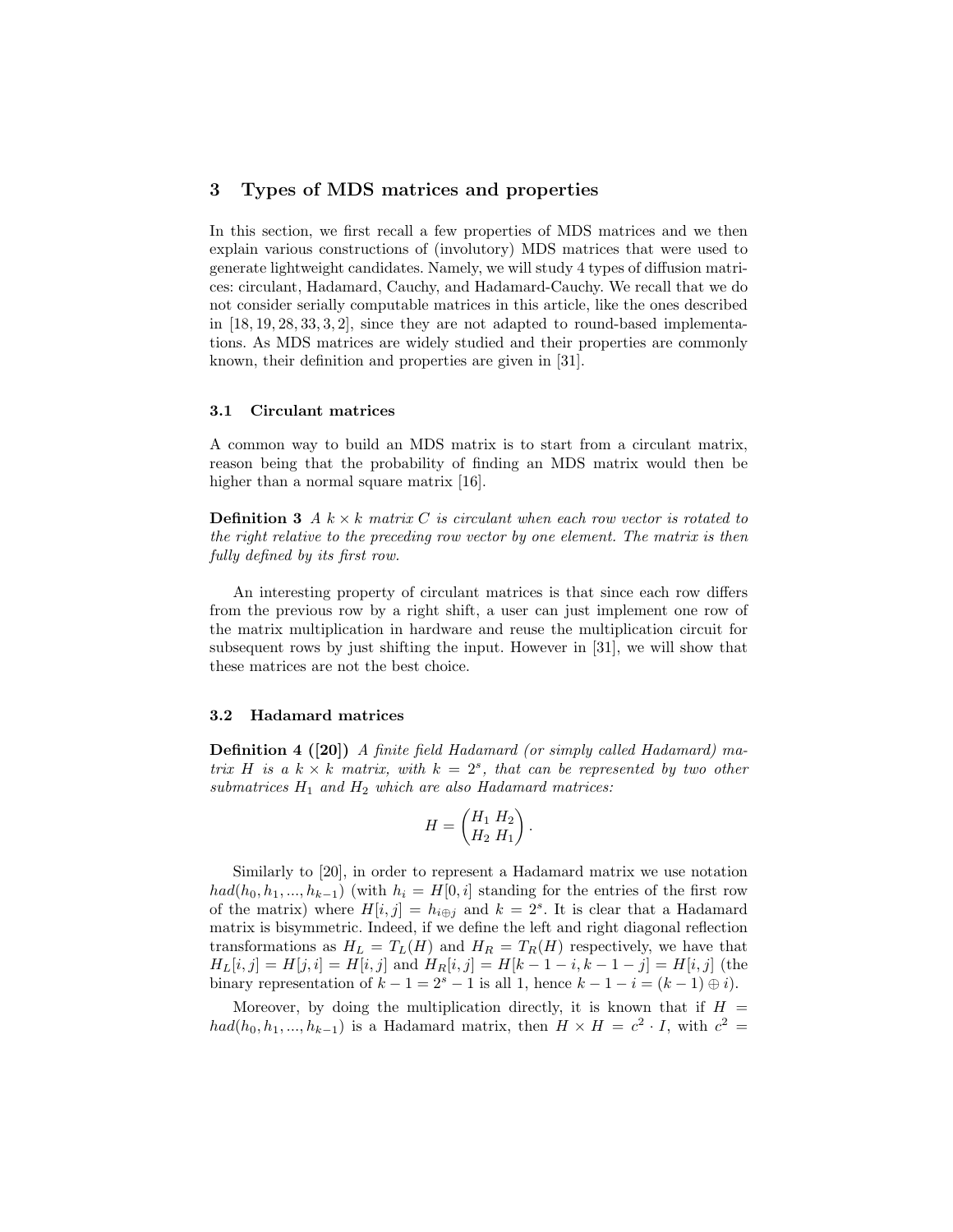$h_0^2 + h_1^2 + h_2^2 + \dots + h_{k-1}^2$ . In other words, the product of a Hadamard matrix with itself is a multiple of an identity matrix, where the multiple  $c^2$  is the sum of the square of the elements from the first row.

A direct and crucial corollary to this fact is that a Hadamard matrix over  $GF(2<sup>r</sup>)$  is involution if the sum of the elements of the first row is equal to 1. Now, it is important to note that if one deals with a Hadamard matrix for which the sum of the first row over  $GF(2<sup>r</sup>)$  is nonzero, we can very simply make it involutory by dividing it with the sum of its first row.

We will use these considerations to generate low dimension diffusion matrices (order 4 and 8) with an innovative exhaustive search over all the possible Hadamard matrices. We note that, similarity to a circulant matrix, an Hadamard matrix will have the interesting property that each row is a permutation of the first row, therefore allowing to reuse the multiplication circuit to save implementation costs.

#### 3.3 Cauchy matrices

**Definition 5** A square Cauchy matrix, C, is a  $k \times k$  matrix constructed with two disjoint sets of elements from  $GF(2^r)$ ,  $\{\alpha_0, \alpha_1, ..., \alpha_{k-1}\}$  and  $\{\beta_0, \beta_1, ..., \beta_{k-1}\}$ such that  $C[i, j] = \frac{1}{\alpha_i + \beta_j}$ .

It is known that the determinant of a square Cauchy matrix,  $C$ , is given as

$$
\det(C) = \frac{\prod_{0 \le i < j \le k-1} (\alpha_j - \alpha_i)(\beta_j - \beta_i)}{\prod_{0 \le i < j \le k-1} (\alpha_i + \alpha_j)}.
$$

Since  $\alpha_i \neq \alpha_j$ ,  $\beta_i \neq \beta_j$  for all  $i, j \in \{0, 1, ..., k-1\}$ , a Cauchy matrix is nonsingular. Note that for a Cauchy matrix over  $GF(2<sup>r</sup>)$ , the subtraction is equivalent to addition as the finite field has characteristic 2. As the sets are disjoint, we have  $\alpha_i \neq \beta_i$ , thus all entries are well-defined and nonzero. In addition, any submatrix of a Cauchy matrix is also a Cauchy matrix as it is equivalent to constructing a smaller Cauchy matrix with subsets of the two disjoint sets. Therefore, a Cauchy matrix is an MDS matrix.

#### 3.4 Hadamard-Cauchy matrices

The innovative exhaustive search over Hadamard matrices is sufficient to generate low dimension diffusion matrices (order 4 and 8). However, the computation for verifying the MDS property and the exhaustive search space grows exponentially. It eventually becomes impractical to search for higher dimension Hadamard matrices (order 16 or more). Therefore, we use the Hadamard-Cauchy matrix construction, proposed in [20] as an evolution of the involutory MDS Vandermonde matrices [28], that guarantees the matrix to be an involutory MDS matrix.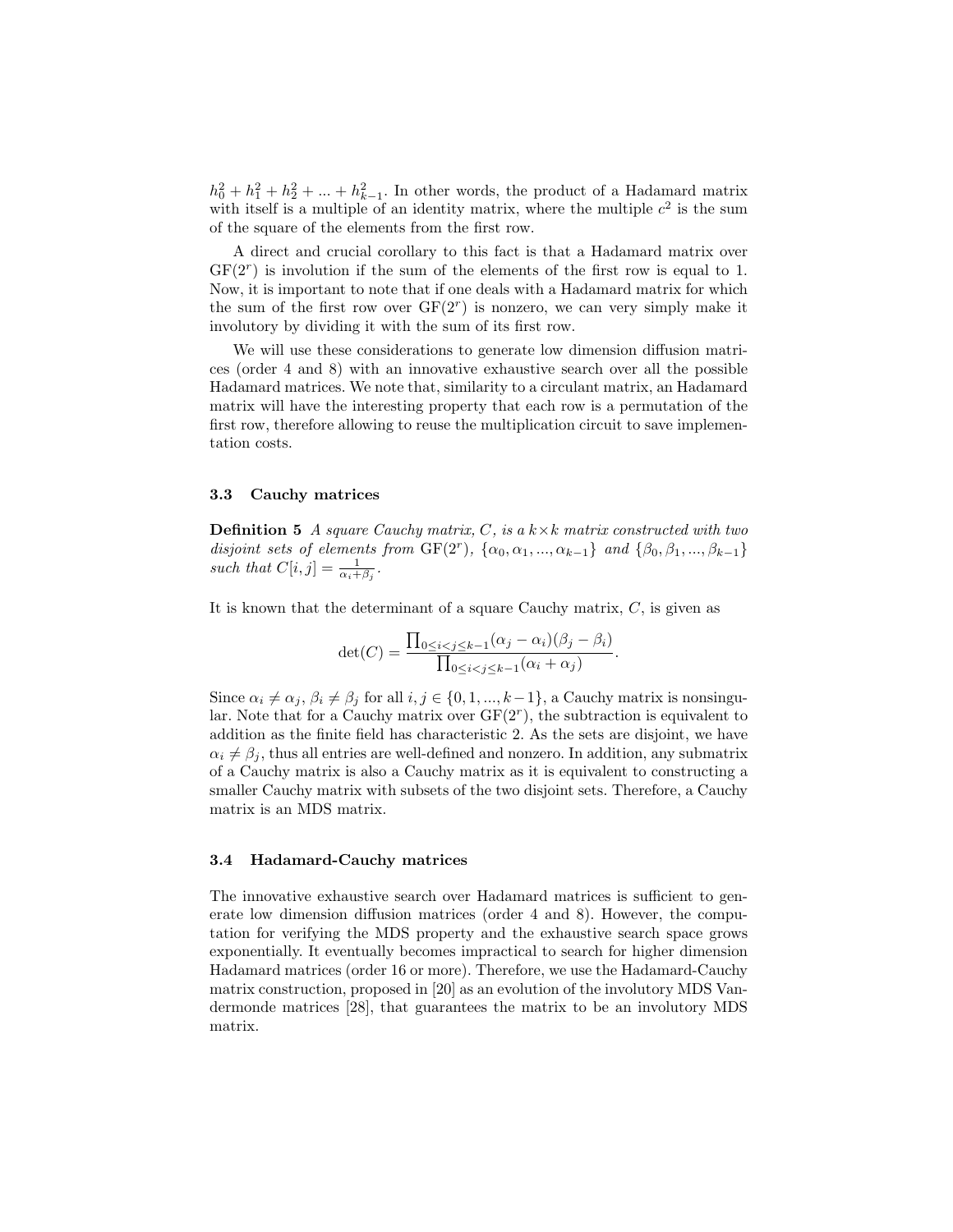In [20], the authors proposed a  $2^{s} \times 2^{s}$  matrix construction that combines both the characteristics of Hadamard and Cauchy matrices. Because it is a Cauchy matrix, a Hadamard-Cauchy matrix is an MDS matrix. And because it is a Hadamard matrix, it will be involutory when  $c^2$  is equal to 1. Therefore, we can construct a Hadamard-Cauchy matrix and check if the sum of first row is equal to 1 and, if so, we have an MDS and involutory matrix. A detailed discussion on Hadamard-Cauchy matrices is given in [31].

## 4 Equivalence classes of Hadamard-based matrices

Our methodology for finding lightweight MDS matrices is to perform an innovative exhaustive search and by eventually picking the matrix with the lowest XOR count. Naturally, the main problem to tackle is the huge search space. By exploiting the properties of Hadamard matrices, we found ways to group them in equivalent classes and significantly reduce the search space. In this section, we introduce the equivalence classes of Hadamard matrices and the equivalence classes of involutory Hadamard-Cauchy matrices. It is important to note that these two equivalence classes are rather different as they are defined by very different relations.

# 4.1 Equivalence classes of Hadamard matrices

It is known that a Hadamard matrix can be defined by its first row, and different permutation of the first row results in a different Hadamard matrix with possibly different branch number. In order to find a lightweight MDS involution matrix, it is necessary to have a set of  $k$  elements with relatively low XOR count that sum to 1 (to guarantee involution). Moreover, we need all coefficients in the first row to be different. Indeed, if the first row of an Hadamard matrix has 2 or more of the same element, say  $H[0, i] = H[0, j]$ , where  $i, j \in \{0, 1, ..., k-1\}$ , then in another row we have  $H[i \oplus j, i] = H[i \oplus j, j]$ . These 4 entries are the same and thus, H is not MDS.

By permuting the entries we hope to find an MDS involution matrix. However, given  $k$  distinct nonzero elements, there are  $k!$  ways to permute the first row of the Hadamard matrix, which can quickly become intractable. Therefore, we introduce a relation that relates certain permutations that lead to the same branch number.

**Definition 6** Let H and  $H^{(\sigma)}$  be two Hadamard matrices with the same set of entries up to some permutation  $\sigma$ . We say that they are related,  $H \sim H^{(\sigma)}$ , if every pair of input vectors,  $(v, v^{(\sigma)})$  with the same permutation  $\sigma$ , to H and  $H^{(\sigma)}$ respectively, have the same set of elements in the output vectors.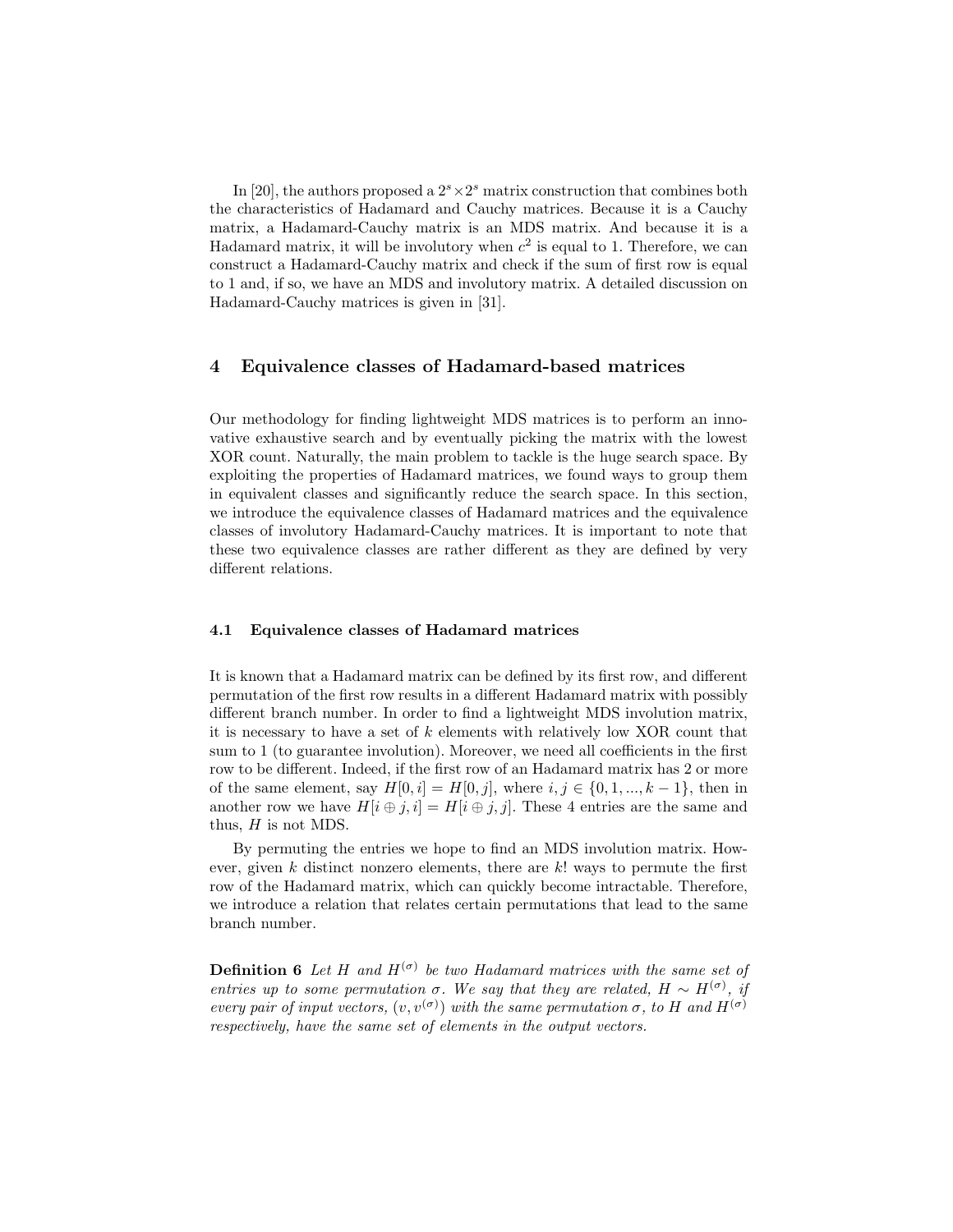For example, let us consider the following three Hadamard matrices

$$
H = \begin{pmatrix} w & x & y & z \\ x & w & z & y \\ y & z & w & x \\ z & y & x & w \end{pmatrix}, \qquad H^{(\sigma_1)} = \begin{pmatrix} y & z & w & x \\ z & y & x & w \\ w & x & y & z \\ x & w & z & y \end{pmatrix}, \qquad H^{(\sigma_2)} = \begin{pmatrix} w & x & z & y \\ x & w & y & z \\ z & y & w & x \\ y & z & x & w \end{pmatrix},
$$

One can see that  $H^{(\sigma_1)}$  is defined by the third row of H, i.e. the rows are shifted by two positions and  $\sigma_1 = \{2, 3, 0, 1\}$ . Let us consider an arbitrary input vector for H, say  $v = (a, b, c, d)$ . Then, if we apply the permutation to v, we obtain  $v^{(\sigma_1)} = (c, d, a, b)$ . We can observe that:

 $v \cdot H = (aw + bx + cy + dz, ax + bw + cz + dy, ay + bz + cw + dx, az + by + cx + dw),$ 

 $v^{(\sigma_1)} \cdot H^{(\sigma_1)} = (cy + dz + aw + bx, cz + dy + ax + bw, cw + dx + ay + bz, cx + dw + az + by),$ It is now easy to see that  $v \cdot H = v^{(\sigma_1)} \cdot H^{(\sigma_1)}$ . Hence, we say that  $H \sim H^{(\sigma_1)}$ . Similarily, with  $\sigma_2 = \{0, 1, 3, 2\}$ , we have  $v^{(\sigma_2)} = (a, b, d, c)$  and:

 $v \cdot H = (aw + bx + cy + dz, ax + bw + cz + dy, ay + bz + cw + dx, az + by + cx + dw),$  $v^{(\sigma_2)} \cdot H^{(\sigma_2)} = (aw + bx + dz + cy, ax + bw + dy + cz, az + by + dw + cx, ay + bz + dx + cw),$ and since  $v \cdot H$  and  $v^{(\sigma_2)} \cdot H^{(\sigma_2)}$  are the same up to the permutation  $\sigma_2$ , we can say that  $H \sim H^{(\sigma_2)}$ .

Definition 7 An equivalence class of Hadamard matrices is a set of Hadamard matrices satisfying the equivalence relation  $\sim$ .

Proposition 1 Hadamard matrices in the same equivalence class have the same branch number.

When searching for an MDS matrix, we can make use of this property to greatly reduce the search space: if one Hadamard matrix in an equivalence class is not MDS, then all other Hadamard matrices in the same equivalence class will not be MDS either. Therefore, it all boils down to analyzing how many and which permutation of the Hadamard matrices belongs to the same equivalence classes. Using the two previous examples  $\sigma_1$  and  $\sigma_2$  as building blocks, we generalize them and present two lemmas.

**Lemma 1** Given a Hadamard matrix H, any Hadamard matrix  $H^{(\alpha)}$  defined by the  $(\alpha + 1)$ -th row of H, with  $\alpha = 0, 1, 2, ..., k - 1$ , is equivalent to H.

Next, let us consider the other type of permutation. We can see in the example with  $\sigma_2$  that up to the permutation applied to the Hadamard matrix, input and output vectors are the same. Let  $H^{(\sigma)}$ ,  $v^{(\sigma)}$  and  $u^{(\sigma)}$  denote the permuted Hadamard matrix, the permuted input vector and its corresponding permuted output vector. We want the permutation to satisfy  $u_{\sigma(j)} = u_j^{(\sigma)}$ , where  $j \in$  $\{0, 1, ..., k-1\}$ . That is the permutation of the output vector of H is the same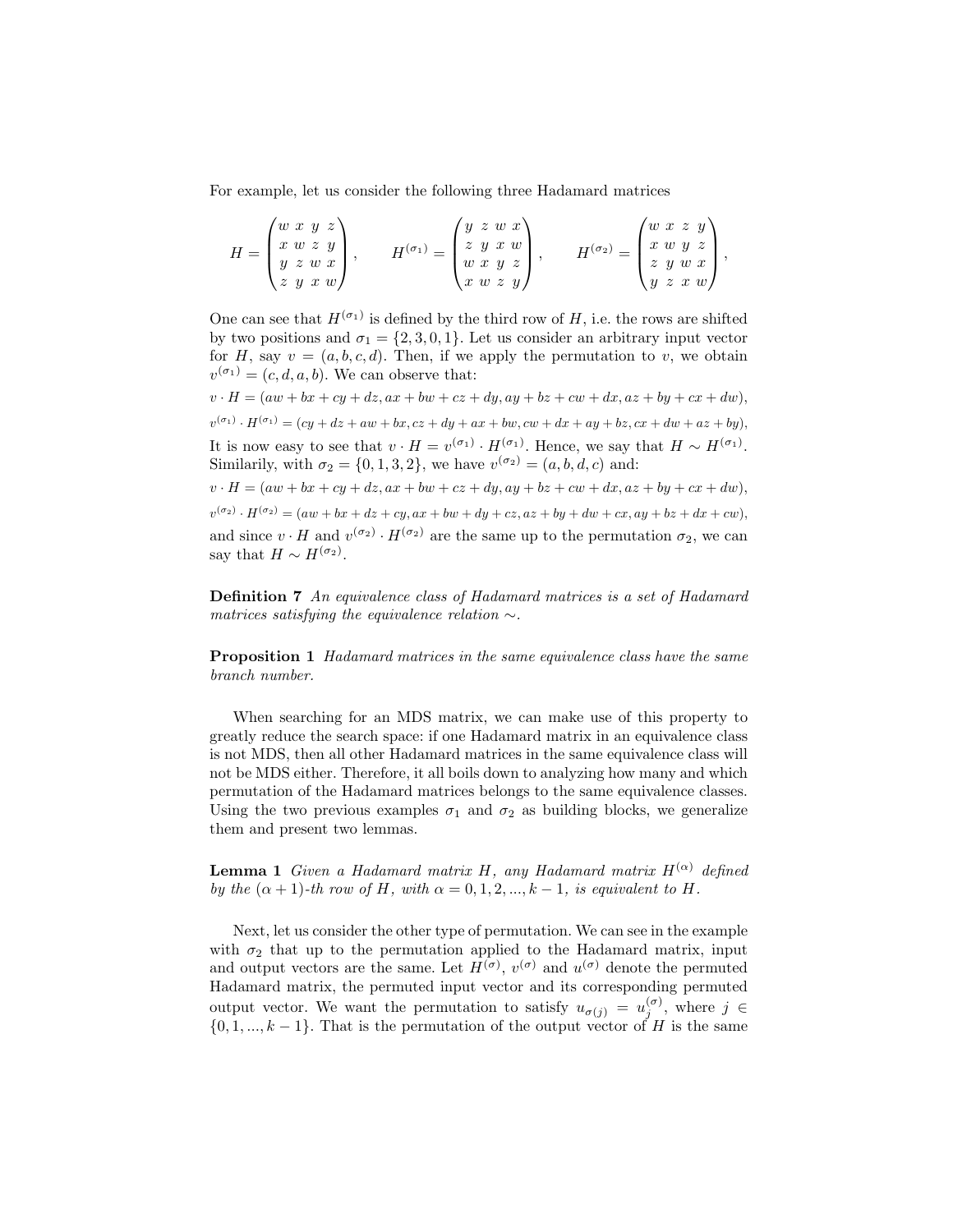as the permuted output vector of  $H^{(\sigma)}$ . Using the definition of the Hadamard matrix, we can rewrite it as

$$
\bigoplus_{i=0}^{k-1} v_i h_{i \oplus \sigma(j)} = \bigoplus_{i=0}^{k-1} v_i^{(\sigma)} H^{(\sigma)}[i, j].
$$

Using the definition of the permutation and by the fact that it is one-to-one mapping, we can rearrange the XOR order of the terms on the left-hand side and we obtain

$$
\bigoplus_{i=0}^{k-1} v_{\sigma(i)} h_{\sigma(i) \oplus \sigma(j)} = \bigoplus_{i=0}^{k-1} v_{\sigma(i)} h_{\sigma(i \oplus j)}.
$$

Therefore, we need the permutation to be linear with respect to XOR:  $\sigma(i \oplus j)$  =  $\sigma(i) \oplus \sigma(j)$ . This proves our next lemma.

**Lemma 2** For any linear permutation  $\sigma$  (w.r.t. XOR), the two Hadamard matrices H and  $H^{(\sigma)}$  are equivalent.

We note that the permutations in Lemma 1 and 2 are disjoint, except for the identity permutation. This is because for the linear permutation  $\sigma$ , it always maps the identity to itself:  $\sigma(0) = 0$ . Thus, for any linear permutation, the first entry remains unchanged. On the other hand, when choosing another row of H as the first row, the first entry is always different.

With these two lemmas, we can now partition the family of Hadamard matrices into equivalence classes. For Lemma 1, we can easily see that the number of permutation is equal to the order of the Hadamard matrix. However, for Lemma 2 it is not so trivial. Therefore, we have the following lemma.

**Lemma 3** Given a set of  $2^s$  nonzero elements,  $S = {\alpha_0, \alpha_1, ..., \alpha_{2^s-1}}$ , there are  $\prod_{i=0}^{s-1} (2^s - 2^i)$  linear permutations w.r.t. XOR operation.

**Theorem 3** Given a set of  $2^s$  nonzero elements,  $S = {\alpha_0, \alpha_1, ..., \alpha_{2^s-1}}$ , there are  $\frac{(2^s-1)!}{\prod_{s=1}^{s-1} (2^s)}$  $\frac{(2^{s}-1)!}{\prod_{i=0}^{s-1}(2^{s}-2^{i})}$  equivalence classes of Hadamard matrices of order  $2^{s}$  defined by the set of elements S.

For convenience, we call the permutations in Lemma 1 and 2 the H-permutations. The H-permutations can be described as a sequence of the following types of permutations on the index of the entries:

- 1. choose  $\alpha \in \{0, 1, ..., 2^s 1\}$ , define  $\sigma(i) = i \oplus \alpha, \forall i = 0, 1, ..., 2^s 1$ , and
- 2. fix  $\sigma(0) = 0$ , in ascending order of the index i, choose the permutation if i is power of 2, otherwise it is defined by the linear permutation (w.r.t. XOR):  $\sigma(i \oplus j) = \sigma(i) \oplus \sigma(j).$

We remark that given a set of 4 nonzero elements, from Theorem 3 we see that there is only 1 equivalence class of Hadamard matrices. This implies that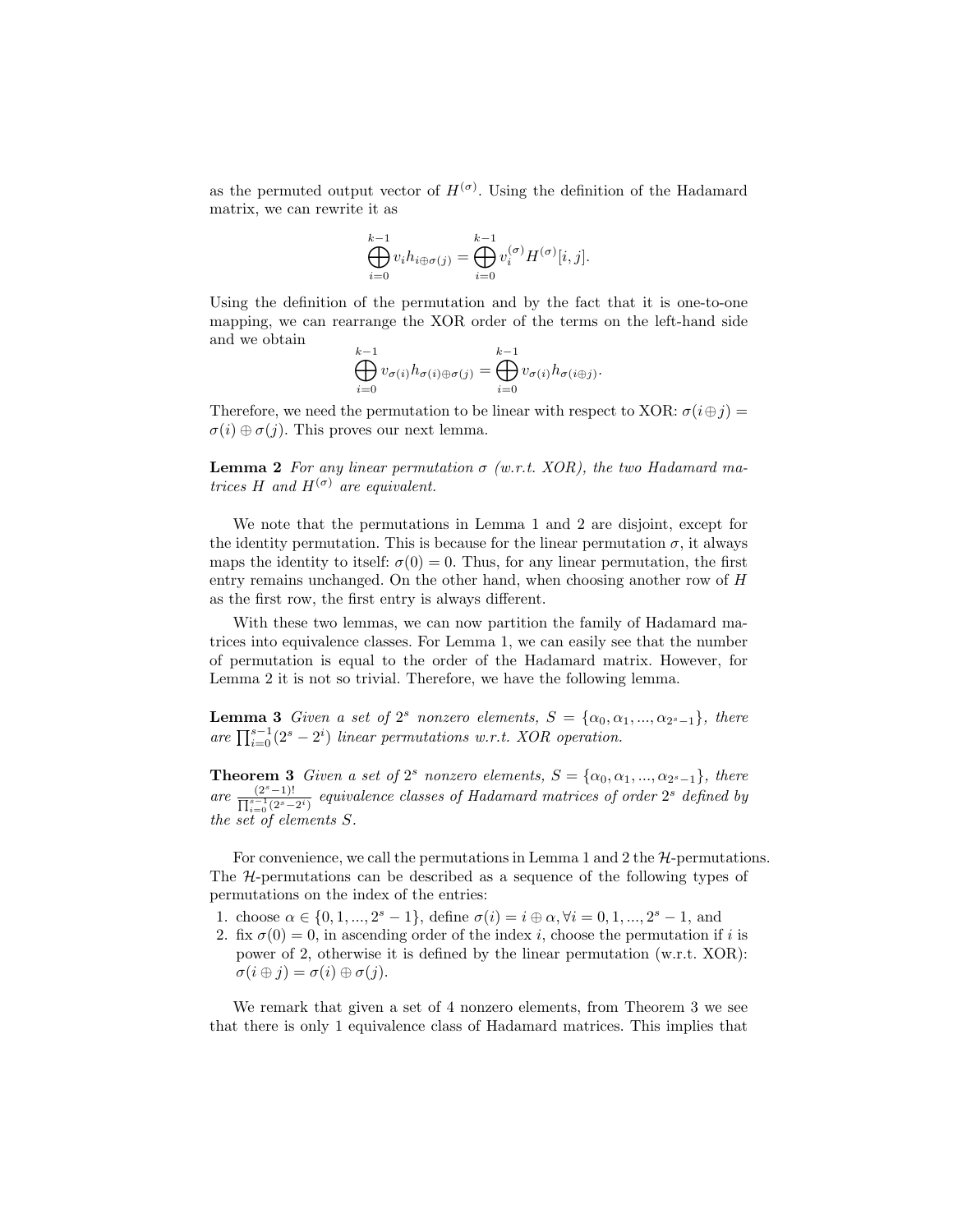there is no need to permute the entries of the  $4 \times 4$  Hadamard matrix in hope to find MDS matrix if one of the permutation is not MDS.

With the knowledge of equivalence classes of Hadamard matrices, what we need is an algorithm to pick one representative from each equivalence class and check if it is MDS. The idea is to exhaust all non- $H$ -permutations through selecting the entries in ascending index order. Since the entries in the first column of Hadamard matrix are distinct (otherwise the matrix is not MDS), it is sufficient for us to check the matrices with the first entry (index 0) being the smallest element. This is because for any other matrices with the first entry set as some other element, it is in the same equivalence class as some matrix  $H^{(\alpha)}$  where the first entry of  $(\alpha + 1)$ -th row is the smallest element. For indexes that are powers of 2, select the smallest element from the remaining set. While for the other entries, one can pick any element from the remaining set.

For  $8 \times 8$  Hadamard matrices for example, the first three entries,  $\alpha_0$ ,  $\alpha_1$ and  $\alpha_2$  are fixed to be the three smallest elements in ascending order. Next, by Lemma 2,  $\alpha_3$  should be defined by  $\alpha_1$  and  $\alpha_2$  in order to preserve the linear property, thus to "destroy" the linear property and obtain matrices from different equivalence classes, pick an element from the remaining set in ascending order as the fourth entry  $\alpha_3$ . After which,  $\alpha_4$  is selected to be the smallest element among the remaining 4 elements and permute the remaining 3 elements to be  $\alpha_5$ ,  $\alpha_6$  and  $\alpha_7$  respectively. For each of these arrangement of entries, we check if it is MDS (the algorithm can be found in [31]). We terminate the algorithm prematurely once an MDS matrix is found, else we conclude that the given set of elements does not generate an MDS matrix.

It is clear that arranging the entries in this manner will not obtain two Hadamard matrices from the same equivalence class. But one may wonder if it actually does exhaust all the equivalence classes. The answer is yes: Theorem 3 shows that there is a total of 30 equivalence classes for  $8 \times 8$  Hadamard matrices. On the other hand, from the algorithm described above, we have 5 choices for  $\alpha_3$  and we permute the remaining 3 elements for  $\alpha_5$ ,  $\alpha_6$  and  $\alpha_7$ . Thus, there are 30 Hadamard matrices that we have to check.

#### 4.2 Equivalence classes of involutory Hadamard-Cauchy matrices

Despite having a new technique to reduce the search space, the computation cost for checking the MDS property is still too huge when the order of the Hadamard matrix is larger than 8. Therefore, we use the Hadamard-Cauchy construction for order 16 and 32. Thanks to the Cauchy property, we are ensured that the matrix will be MDS. Hence, the only problem that remains is the huge search space of possible Hadamard-Cauchy matrices. To prevent confusion with Hadamard matrices, we denote Hadamard-Cauchy matrices with K.

First, we restate in Algorithm 1 the technique from [20] to build involutory MDS matrices, with some modifications on the notations for the variables. Although it is not explicitly stated, we can infer from Lemma 6,7 and Theorem 4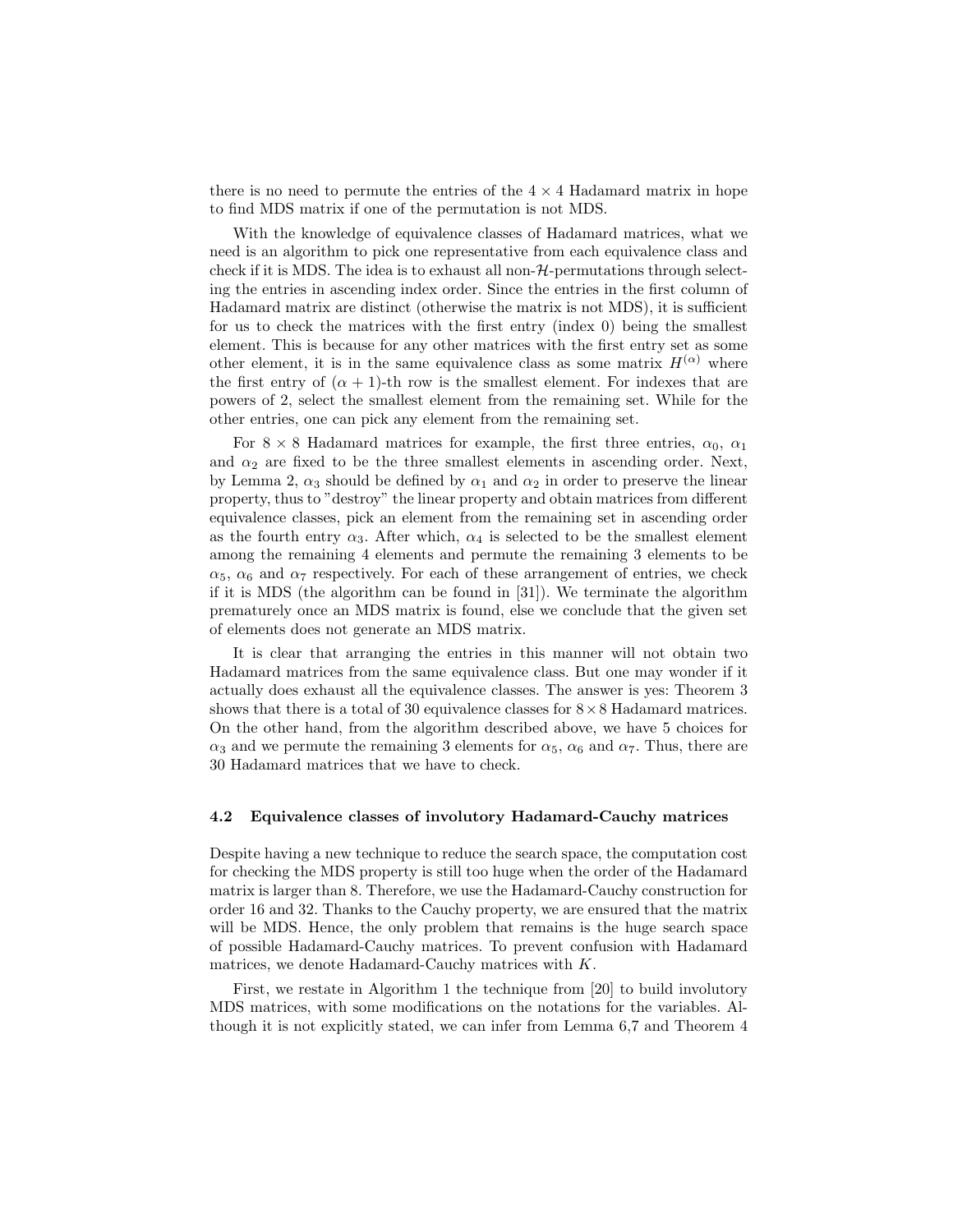from [20] that all Hadamard-Cauchy matrices can be expressed as an output of Algorithm 1.

Algorithm 1 Construction of  $2^s \times 2^s$  MDS matrix or involutory MDS matrix over  $GF(2<sup>r</sup>)/p(X)$ .

**INPUT:** an irreducible polynomial  $p(X)$  of  $GF(2<sup>r</sup>)$ , integers s, r satisfying  $s < r$  and  $r > 1$ , a boolean  $B_{involutory}$ .

**OUTPUT:**  $2^{s} \times 2^{s}$  Hadamard-Cauchy matrix K, where K is involutory if  $B_{involutory}$ is set True.

procedure CONSTRUCTH-C $(r, p(X), s, B_{involutory})$ 

select s linearly independent elements  $x_1, x_2, x_{2^2}, ..., x_{2^{s-1}}$  from  $GF(2^r)$  and construct S, the set of  $2^s$  elements  $x_i$ ,

where  $x_i = \bigoplus_{t=0}^{s-1} b_t x_{2^t}$  for all  $i \in [0, 2^s - 1]$  (with  $(b_{s-1}, b_{s-2}, ..., b_1, b_0)$  being the binary representation of  $i$ )

select  $z \in \text{GF}(2^r) \setminus S$  and construct the set of  $2^s$  elements  $y_i$ , where  $y_i = z + x_i$ for all  $i \in [0, 2^s - 1]$ 

initialize an empty array  $ary\_s$  of size  $2<sup>s</sup>$ 

if  $(B_{involutory} ==$  False) then  $\textit{ary\_s}[i] = \frac{1}{y_i}$  for all  $i \in [0, 2^s - 1]$ else  $\arg_s[i] = \frac{1}{c \cdot y_i}$  for all  $i \in [0, 2^s - 1]$ , where  $c = \bigoplus_{t=0}^{s-1} \frac{1}{z + x_t}$ end if construct the  $2^s \times 2^s$  matrix K, where  $K[i, j] = arg_s[i \oplus j]$ return K end procedure

Similarly to Hadamard matrices, we denote a Hadamard-Cauchy matrix by its first row of elements as  $hc(h_0, h_1, ..., h_{2^s-1})$ , with  $h_i = K[0, i]$ . To summarize the construction of a Hadamard-Cauchy matrix of order 2<sup>s</sup> mentioned in Algorithm 1, we pick an ordered set of  $s + 1$  linearly independent elements, we call it the basis. We use the first s elements to span an ordered set S of  $2^s$ elements, and add the last element  $z$  to all the elements in  $S$ . Next, we take the inverse of each of the elements in this new set and we get the first row of the Hadamard-Cauchy matrix. Lastly, we generate the matrix based on the first row in the same manner as an Hadamard matrix.

For example, for an  $8 \times 8$  Hadamard-Cauchy matrix over  $GF(2^4)/0 \times 13$ , say we choose  $x_1 = 1, x_2 = 2, x_4 = 4$ , we generate the set  $S = \{0, 1, 2, 3, 4, 5, 6, 7\}$ , choosing  $z = 8$  and taking the inverses in the new set, we get a Hadamard-Cauchy matrix  $K = hc(15, 2, 12, 5, 10, 4, 3, 8)$ . To make it involution, we multiply each element by the inverse of the sum of the elements. However for this instance the sum is 1, hence  $K$  is already an involutory MDS matrix.

One of the main differences between the Hadamard and Hadamard-Cauchy matrices is the choice of entries. While we can choose all the entries for a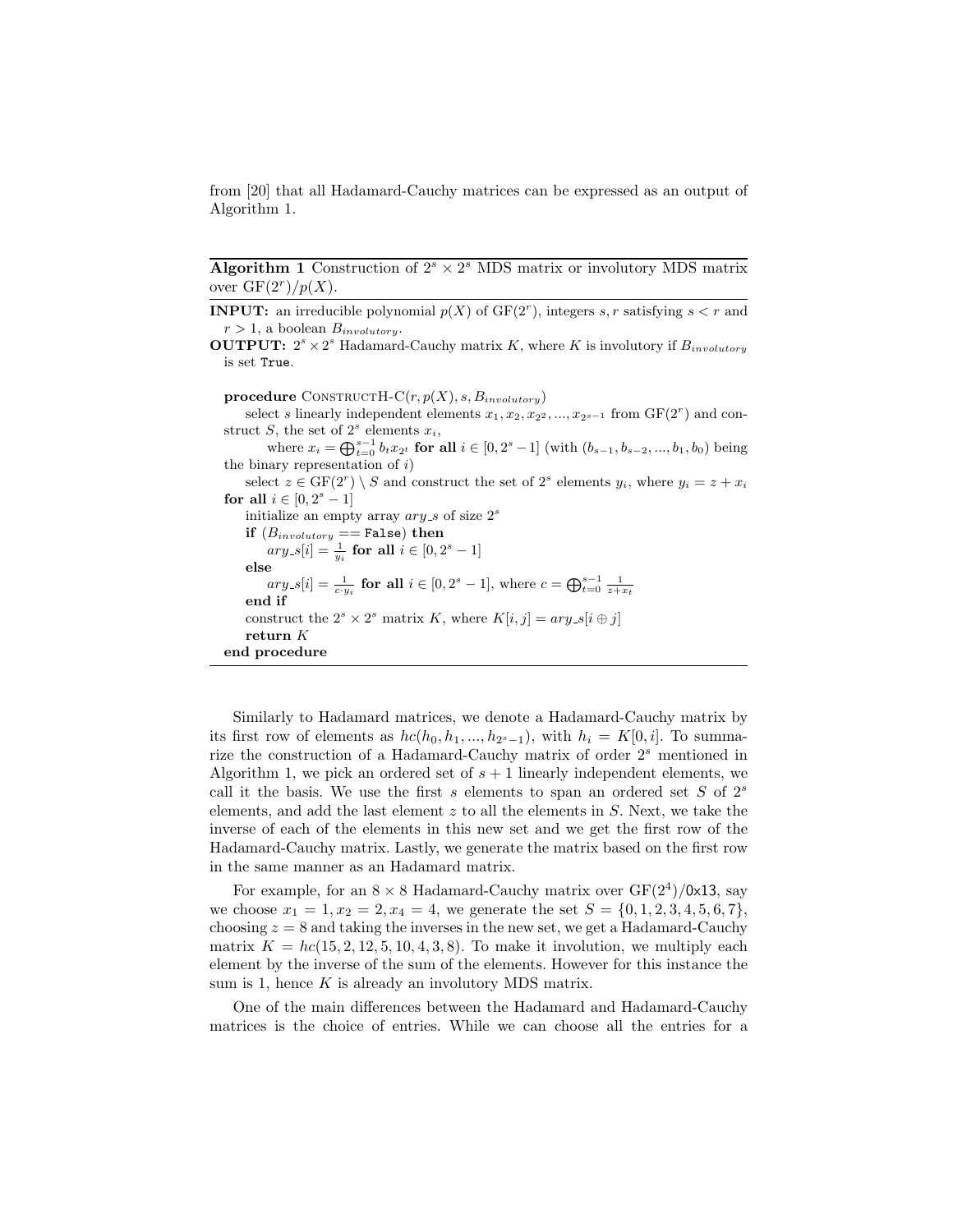Hadamard matrix to be lightweight and permute them in search for an MDS candidate, the construction of Hadamard-Cauchy matrix makes it nontrivial to control its entries efficiently. Although in [20] the authors proposed a backward re-construction algorithm that finds a Hadamard-Cauchy matrix with some predecided lightweight entries, the number of entries that can be decided beforehand is very limited. For example, for a Hadamard-Cauchy matrix of order 16, the algorithm can only choose 5 lightweight entries, the weight of the other 11 entries is not controlled. The most direct way to find a lightweight Hadamard-Cauchy matrix is to apply Algorithm 1 repeatedly for all possible basis. We introduce now new equivalence classes that will help us to exhaust all possible Hadamard-Cauchy matrices with much lesser memory space and number of iterations.

**Definition 8** Let  $K_1$  and  $K_2$  be two Hadamard-Cauchy matrices, we say they are related,  $K_1 \sim_{HC} K_2$ , if one can be transformed to the other by either one or both operations on the first row of entries:

- 1. multiply by a nonzero scalar, and
- 2. H-permutation of the entries.

The crucial property of the construction is the independence of the elements in the basis, which is not affected by multiplying a nonzero scalar. Hence, we can convert any Hadamard-Cauchy matrix to an involutory Hadamard-Cauchy matrix by multiplying it with the inverse of the sum of the first row and vice versa. However, permutating the positions of the entries is the tricky part. Indeed, for the Hadamard-Cauchy matrices of order 8 or higher, some permutations destroy the Cauchy property, causing it to be non-MDS. Using our previous  $8 \times 8$  example, suppose we swap the first two entries,  $K' = hc(2, 15, 12, 5, 10, 4, 3, 8)$ , it can be verified that it is not MDS. To understand why, we work backwards to find the basis corresponding to  $K'$ . Taking the inverse of the entries, we have  $\{9, 8, 10, 11, 12, 13, 14, 15\}$ . However, there is no basis that satisfies the 8 linear equations for the entries. Thus it is an invalid construction of Hadamard-Cauchy matrix. Therefore, we consider applying the H-permutation on Hadamard-Cauchy matrix. Since it is also a Hadamard matrix, the  $H$ -permutation preserves its branch number, thus it is still MDS. So we are left to show that a Hadamard-Cauchy matrix that undergoes  $H$ -permutation is still a Hadamard-Cauchy matrix.

**Lemma 4** Given a  $2^s \times 2^s$  involutory Hadamard-Cauchy matrix K, there are  $2<sup>s</sup> \cdot \prod_{i=0}^{s-1} (2<sup>s</sup> - 2<sup>i</sup>)$  involutory Hadamard-Cauchy matrices that are related to K by the H-permutations of the entries of the first row.

With that, we can define our equivalence classes of involutory Hadamard-Cauchy matrices.

Definition 9 An equivalence class of involutory Hadamard-Cauchy matrices is a set of Hadamard-Cauchy matrices satisfying the equivalence relation  $\sim_{HC}$ .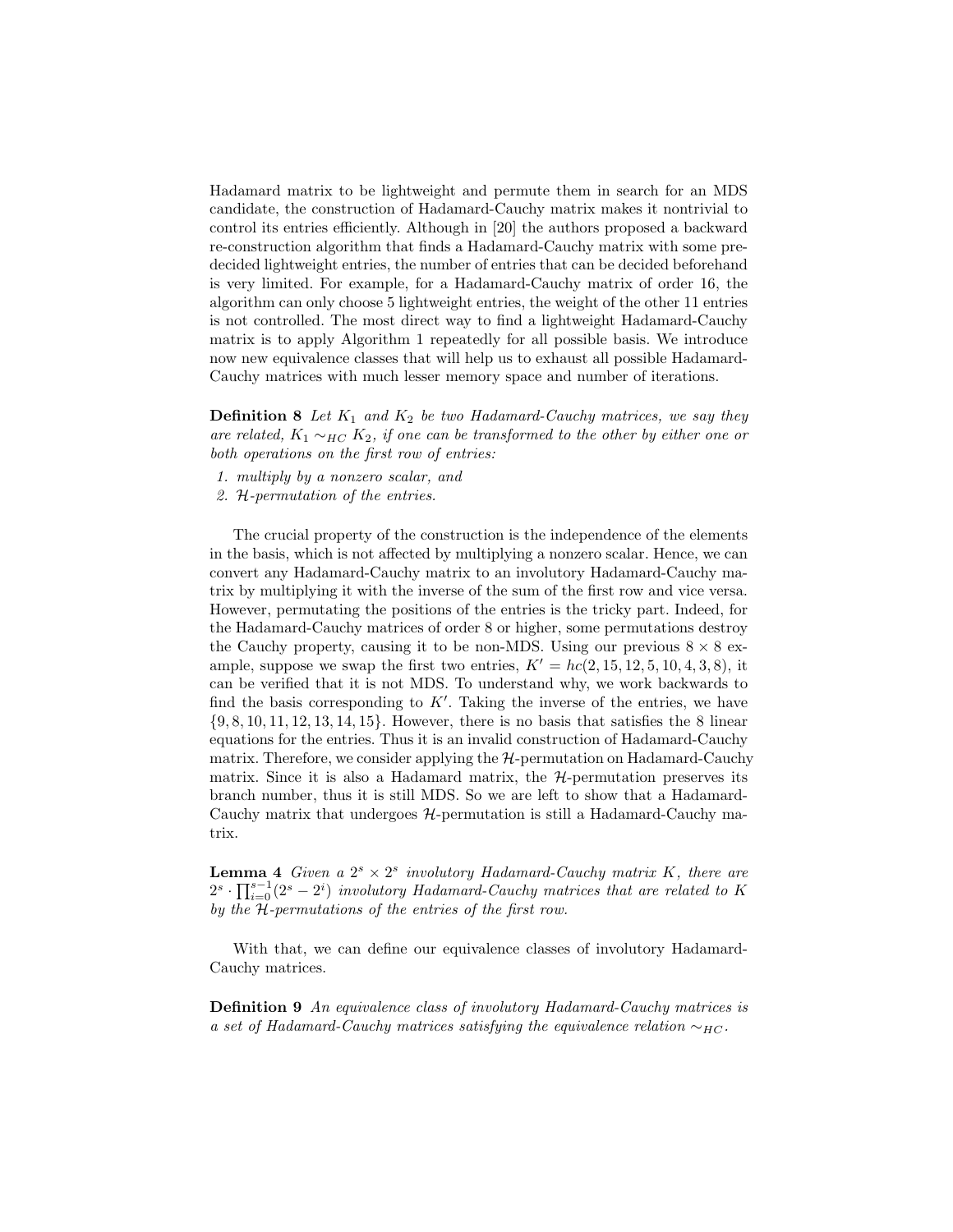In order to count the number of equivalence classes of involutory Hadamard-Cauchy matrices, we use the same technique for proving Theorem 3. To do that, we need to know the total number of Hadamard-Cauchy matrices that can be constructed from the Algorithm 1 for a given finite field.

Lemma 5 Given two natural numbers s and r, based on Algorithm 1, there are  $\prod_{i=0}^{s}(2^{r}-2^{i})$  many  $2^{s} \times 2^{s}$  Hadamard-Cauchy matrices over  $GF(2^{r})$ .

**Theorem 4** Given two positive integers s and r, there are  $\prod_{i=0}^{s-1} \frac{2^{r-1}-2^{i}}{2^{s}-2^{i}}$  $\frac{z^2-2z^2}{2^s-2^i}$  equivalence classes of involutory Hadamard-Cauchy matrices of order  $2^s$  over  $GF(2^r)$ .

In [15], the authors introduced the notion of compact Cauchy matrices which are defined as Cauchy matrices with exactly  $2<sup>s</sup>$  distinct elements. These matrices seem to include Cauchy matrices beyond the class of Hadamard-Cauchy matrices. However, it turns out that the equivalence classes of involutory Hadamard-Cauchy matrices can be extended to compact Cauchy matrices.

Corollary 1 Any compact Cauchy matrices can be generated from some equivalence class of involutory Hadamard-Cauchy matrices.

Note that since the permutation of the elements in  $S$  and  $z + S$  only results in rearrangement of the entries of the compact Cauchy matrix, the XOR count is invariant from Hadamard-Cauchy matrix with the same set of entries.

# 5 Searching for involutory MDS and non-involutory MDS matrices

Due to space constraints, we have put the new methods we have designed to look for the lightest possible involutory MDS and non-involutory MDS matrices in [31].

More precisely, regarding involutory MDS matrices, using the previous properties and equivalence classes given in Sections 3 and 4 for several matrix constructions, we have derived algorithms to search for the most lightweight candidate. First, we point out that the circulant construction can not lead to involutory MDS matrices, then we focus on the case of matrices of small dimension using the Hadamard construction. For bigger dimension, we add the Cauchy property to the Hadamard one in order to guarantee that the matrix will be MDS. We recall that, similarity to a circulant matrix, an Hadamard matrix will have the interesting property that each row is a permutation of the first row, therefore allowing to reuse the multiplication circuit to save implementation costs.

Regarding non-involutory MDS matrices, we have extended the involutory MDS matrix search to include non-involutory candidates. For Hadamard construction, we removed the constraint that the sum of the first row elements must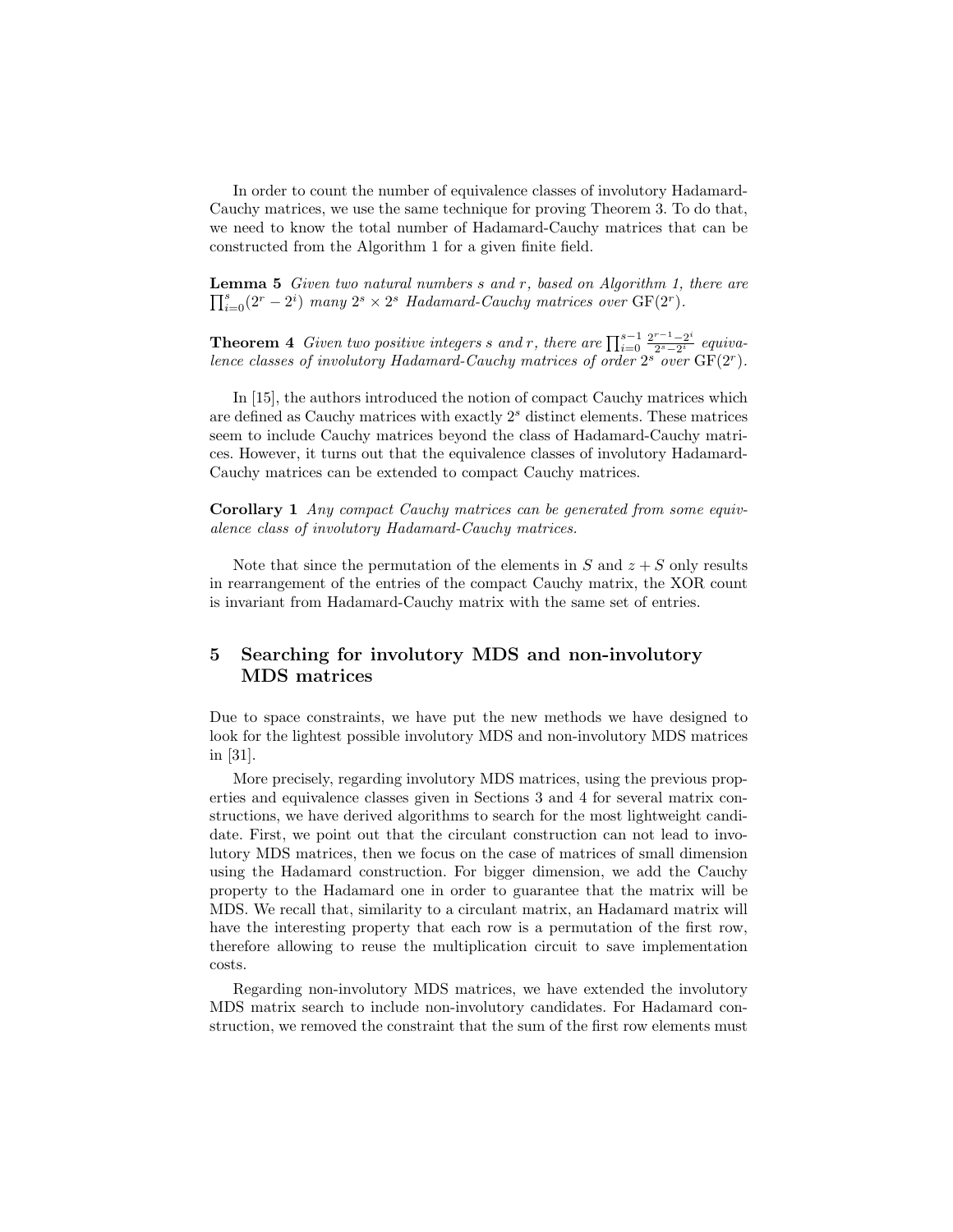be equal to 1. For the Hadamard-Cauchy, we multiply each equivalent classes by a non-zero scalar value. We note that the disadvantage of non-involutory MDS matrices is that their inverse may have a high computation cost. But if the inverse is not required (for example in the case of popular constructions such as a Feistel network, or a CTR encryption mode), non-involution matrices might be lighter than involutory matrices.

# 6 Results

We first emphasize that although in [20, 15] the authors proposed methods to construct lightweight matrices, the choice of the entries are limited as mentioned in Section 4.2. This is due to the nature of the Cauchy matrices where the inverse of the elements are used during the construction, which makes it nontrivial to search for lightweight Cauchy matrices<sup>7</sup>. However, using the concept of equivalence classes, we can exhaust all the matrices and pick the lightest-weight matrix.

We applied the algorithms of Section 5 to construct lightweight MDS involutions over  $GF(2^8)$ . We list them in the upper half of Table 2 and we can see that they are much lighter than known MDS involutions like the KHAZAD and ANUBIS, previous Hadamard-Cauchy matrices [6, 20] and compact Cauchy matrices [15]. In lower half of Table 2, we list the  $GF(2<sup>8</sup>)$  MDS matrices we found using and show that they are lighter than known MDS matrices like the AES, WHIRLPOOL and WHIRLWIND matrices [17, 8, 7]. We also compare with the 14 lightweight candidate matrices  $C_0$  to  $C_{13}$  for the WHIRLPOOL hash functions suggested during the NESSIE workshop [30, Section 6]. Table 2 is comparing our matrices with the ones explicitly provided in the previous articles. Recently, Gupta et al. [21] constructed some circulant matrices that is lightweight for both itself and its inverse. However we do not compare them in our table because their approach minimizes the number of XORs, look-up tables and temporary variables, which might be optimal for software but not for hardware implementations based purely on XOR count.

By Theorem 2 in Section 2, we only need to apply the algorithms from Section 5 for half the representations of  $GF(2^8)$  when searching for optimal lightweight matrices. And as predicted by the discussion after Theorem 1, the lightweight matrices we found in Table 2 do come from  $GF(2^8)$  representations with higher standard deviations.

We provide in the first column of the Table 2 the type of the matrices. They can be circulant, Hadamard or Cauchy-Hadamard. The subfield-Hadamard construction is based on the method of [26, Section 7.2] which we explain here.

<sup>7</sup> Using direct construction, there is no clear implication for the choice of the elements  $\alpha_i$  and  $\beta_i$  that will generate lightweight entries  $c_{ij}$ . On the other hand, every lightweight entry chosen beforehand will greatly restrict the choices for the remaining entries if one wants to maintain two disjoint sets of elements  $\{\alpha_i\}$  and  $\{\beta_j\}$ .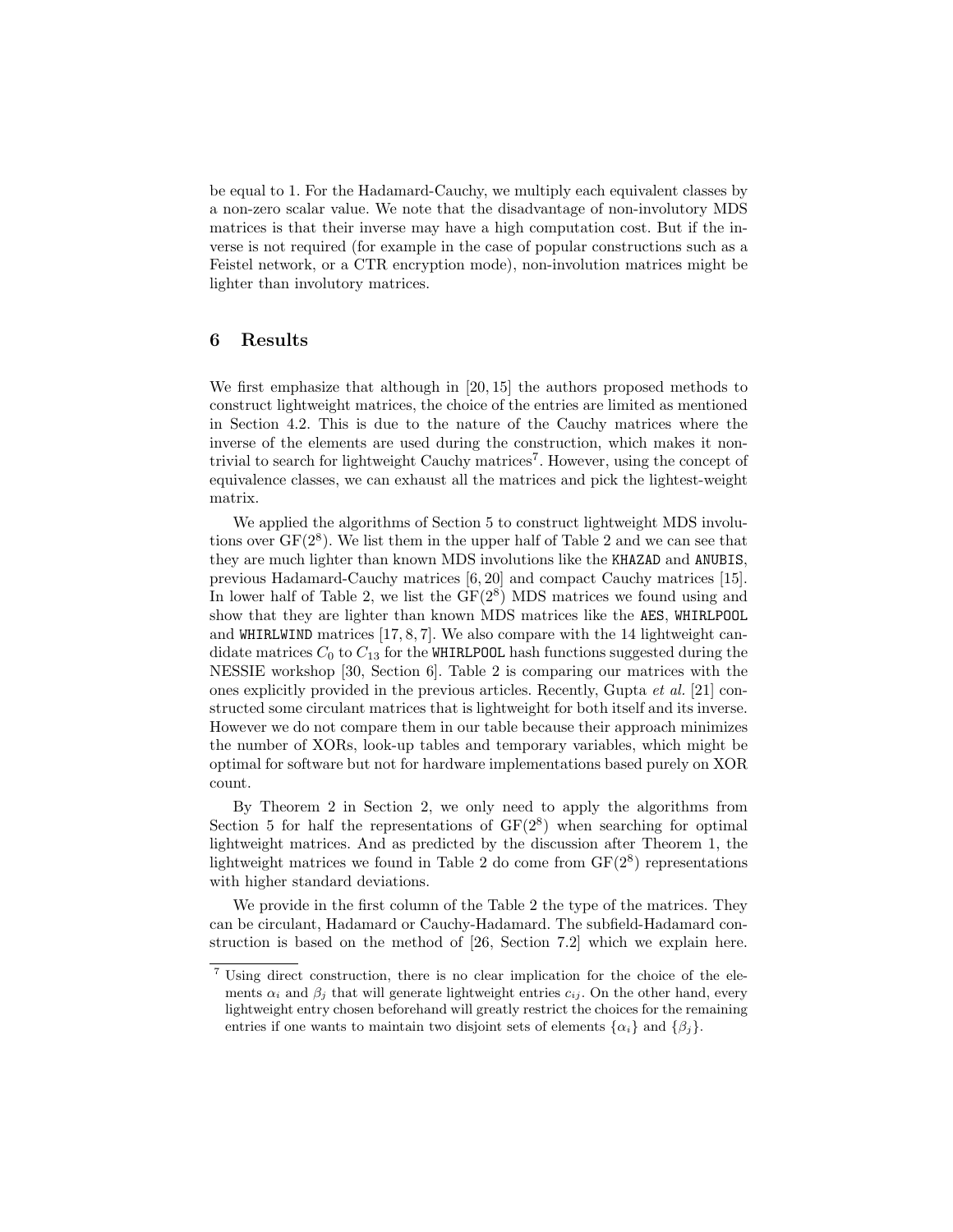Consider the MDS involution  $M = had(0x1, 0x4, 0x9, 0xd)$  over  $GF(2^4)/0x13$ in the first row of Table 2. Using the method of [26, Section 7.2], we can extend it to a MDS involution over  $GF(2^8)$  by using two parallel copies of Q. The matrix is formed by writing each input byte  $x_j$  as a concatenation of two nibbles  $x_j = (x_j^L || x_j^R)$ . Then the MDS multiplication is computed on each half  $(y_1^L, y_2^L, y_3^L, y_4^L) = M \cdot (x_1^L, x_2^L, x_3^L, x_4^L)$  and  $(y_1^R, y_2^R, y_3^R, y_4^R) = M \cdot (x_1^R, x_2^R, x_3^R, x_4^R)$ over  $GF(2<sup>4</sup>)$ . The result is concatenated to form four output bytes  $(y_1, y_2, y_3, y_4)$ where  $y_j = (y_j^L || y_j^R)$ .

We could have concatenated different submatrices and this is done in the WHIRLWIND hash function [7], where the authors concatenated four MDS submatrices over  $GF(2^4)$  to form  $(M_0|M_1|M_1|M_0)$ , an MDS matrix over  $GF(2^{16})$ . The submatrices are non-involutory Hadamard matrices  $M_0 = had(0 \times 5, 0 \times 4, 0 \times a, 0 \times b)$  $0 \times 6$ ,  $0 \times 2$ ,  $0 \times d$ ,  $0 \times 8$ ,  $0 \times 3$ ) and  $M_1 = (0 \times 5, 0 \times 4, 0 \times 7, 0 \times 1, 0 \times 3, 0 \times f, 0 \times 8)$  defined over  $GF(2<sup>4</sup>)/0x$ 13. For fair comparison with our  $GF(2<sup>8</sup>)$  matrices in Table 2, we consider the corresponding WHIRLWIND-like matrix  $(M_0|M_1)$  over  $\mathrm{GF}(2^8)$  which takes half the resource of the original WHIRLWIND matrix and is also MDS.

The second column of the result tables gives the finite field over which the matrix is defined, while the third column displays the first row of the matrix where the entries are bytes written in hexadecimal notation. The fourth column gives the XOR count to implement the first row of the  $n \times n$  matrix. Because all subsequent rows are just permutations of the first row, the XOR count to implement the matrix is just  $n$  times this number. For example, to compute the XOR count for implementing  $had(0x1, 0x4, 0x9, 0xd)$  over  $GF(2^4)/0x13$ , we consider the expression for the first row of matrix multiplication  $0x1 \cdot x_1 \oplus 0x4 \cdot x_2 \oplus$  $0 \times 9 \cdot x_3 \oplus 0 \times d \cdot x_4$ . From Table 5 of Appendix B, the XOR count of multiplication by 0x1, 0x4, 0x9 and 0xd are 0, 2, 1 and 3, which gives us a cost of  $(0 + 2 +$  $1 + 3$ ) + 3 × 4 = 18 XORs to implement one row of the matrix (the summand  $3 \times 4$  account for the three XORs summing the four nibbles). For the subfield construction over  $GF(2^8)$ , we need two copies of the matrix giving a cost of  $18 \times 2 = 36$  XORs to implement one row.

We also applied the algorithms that can be found in [31] to find lightweight MDS involution and non-involution matrices of order 4 and 8 over  $GF(2<sup>4</sup>)$ , these matrices are listed in Table 1. By the structure of Hadamard matrix, the first row of an MDS Hadamard matrix must be pairwise distinct. Therefore, there does not exist Hadamard matrix of order larger than 8 over  $GF(2<sup>4</sup>)$ . Due to the smaller dimension of the finite field, the XOR counts of the matrices over  $GF(2<sup>4</sup>)$ are approximately half of those over  $GF(2^8)$ .

The application of our work has already been demonstrated in Joltik, a lightweight and hardware-oriented authenticated encryption scheme that uses our lightweight MDS involution matrix of order 4 over  $GF(2<sup>4</sup>)$  with XOR count as low as 18. On the other hand, the diffusion matrix from Prøst [25] was designed with a goal in mind to minimise the number of XOR operations to perform for implementing it. By Theorem 2 in Section 2, we observe that these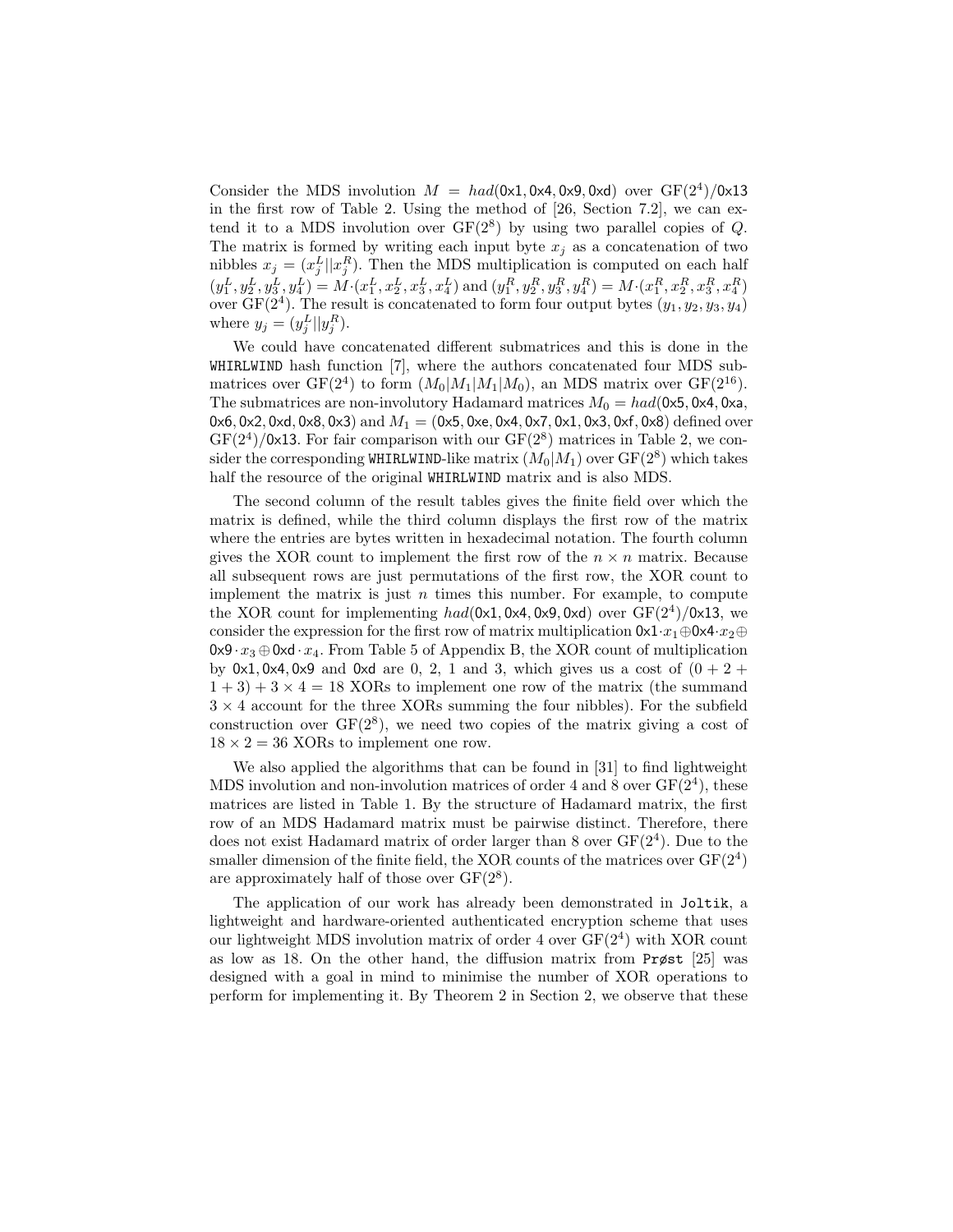two matrices are in fact the counterpart of each other in their respective finite fields. Thus, they are essentially the same lightest matrix according to our metric.

We also applied the algorithms from Section 5 to find lightweight MDS involution and non-involution matrices of order 4 and 8 over  $GF(2<sup>4</sup>)$ , these matrices are listed in Table 1.

With our work, we can now see that one can use involutory MDS for almost the same price as non-involutory MDS. For example in the upper half of Table 2, the previous  $4 \times 4$  MDS involution from [20] is about 3 times heavier than the AES matrix<sup>8</sup>; but in this paper, we have used an improved search technique to find an MDS involution lighter than the AES and ANUBIS matrix. Similarly, we have found  $8 \times 8$  MDS involutions which are much lighter than the KHAZAD involution matrix, and even lighter than lightweight non-involutory MDS matrix like the WHIRLPOOL matrix. Thus, our method will be useful for future construction of lightweight ciphers based on involutory components like the ANUBIS, KHAZAD, ICEBERG and PRINCE ciphers.

Table 1: Comparison of MDS (Involution) Matrices over  $GF(2<sup>4</sup>)$ 

| matrix type                          | finite field     | coefficients of the first row                                                                    | XOR count             | reference                               |
|--------------------------------------|------------------|--------------------------------------------------------------------------------------------------|-----------------------|-----------------------------------------|
| $4 \times 4$ matrix                  |                  |                                                                                                  |                       |                                         |
| Involutory Hadamard $GF(2^4)/0x13$   |                  | (0x1, 0x4, 0x9, 0xd)                                                                             |                       | $6+3\times 4=18$ Our paper, Joltik [22] |
| Involutory Hadamard $ GF(2^4)/0x19 $ |                  | (0x1, 0x2, 0x6, 0x4)                                                                             | $6 + 3 \times 4 = 18$ | Prøst $[25]$                            |
| Hadamard                             | $ GF(2^4)/0x13 $ | (0x1, 0x2, 0x8, 0x9)                                                                             | $5 + 3 \times 4 = 17$ | Our paper                               |
| $8 \times 8$ matrix                  |                  |                                                                                                  |                       |                                         |
|                                      |                  | [Involutory Hadamard $ GF(2^4)/0x13 $ (0x2, 0x3, 0x4, 0xc, 0x5, 0xa, 0x8, 0xf) [36 + 7 x 4 = 64] |                       | Our paper                               |
| Hadamard                             |                  | $ GF(2^4)/0x13 $ (0x1, 0x2, 0x6, 0x8, 0x9, 0xc, 0xd, 0xa) $ 26 + 7 \times 4 = 54 $               |                       | Our paper                               |
| Hadamard                             |                  | $ GF(2^4)/0x13 $ $(0x5, 0x4, 0x5, 0x6, 0x2, 0x4, 0x8, 0x3)$ $ 33 + 7 \times 4 = 61$              |                       |                                         |
| Hadamard                             |                  | $GF(2^4)/0x13 (0x5, 0xe, 0x4, 0x7, 0x1, 0x3, 0xf, 0x8) 39 + 7 \times 4 = 67$                     |                       |                                         |

<sup>8</sup> We acknowledge that there are implementations that requires lesser XOR to implement directly the entire circulant AES matrix. However, the small savings obtained on XOR count are completely outweighed by the extra memory cost required for such an implementation in terms of temporary variables.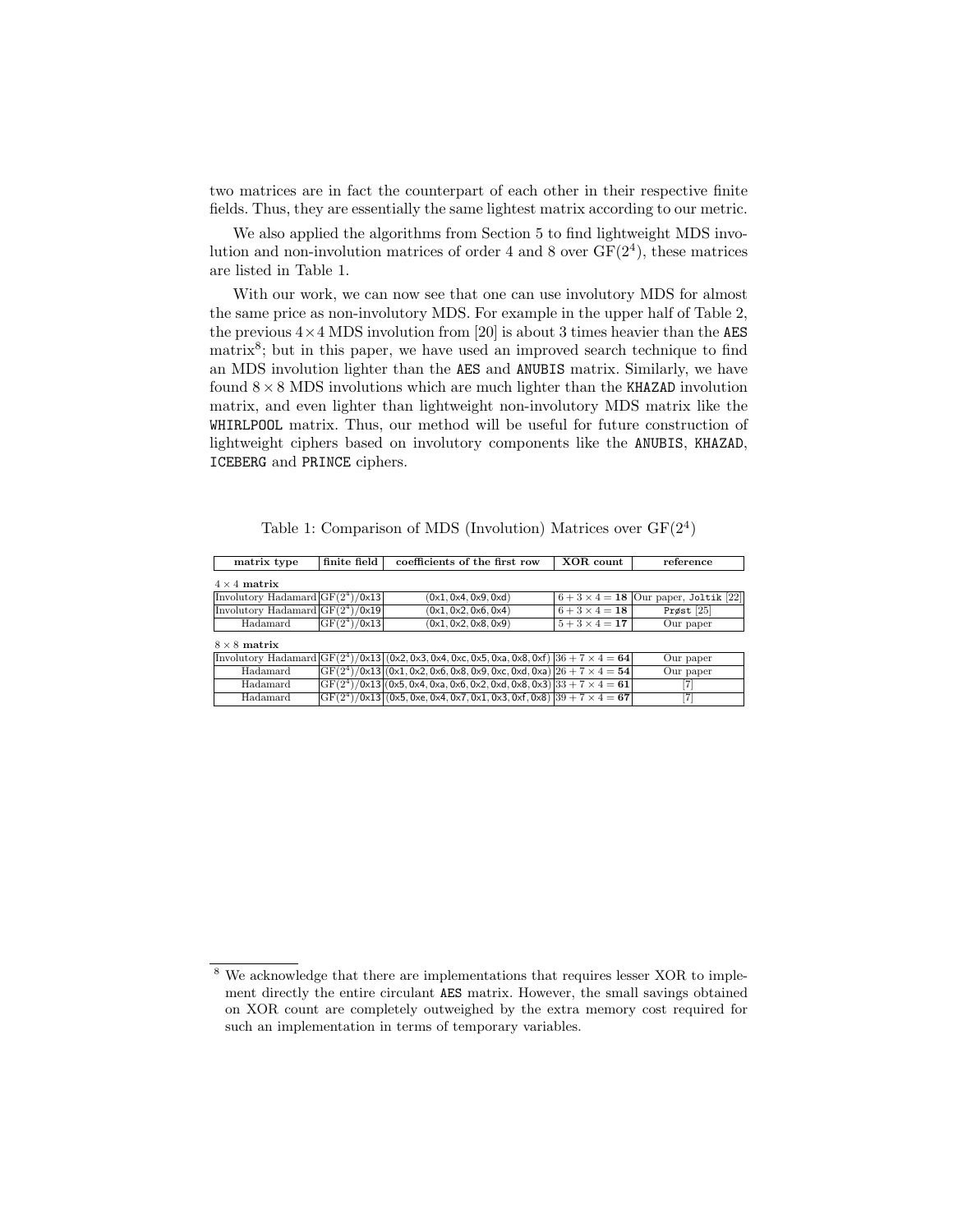Table 2: Comparison of MDS Matrices over  $GF(2<sup>8</sup>)$ . The upper table compares the involutory MDS matrices, while the lower table compares the non-involutory MDS matrices (the factor 2 appearing in some of the XOR counts is due to the fact that we have to implement two copies of the matrices)

## INVOLUTORY MDS MATRICES

| finite field<br>matrix type                                    |                   | coefficients of the first row | XOR count                        | reference             |
|----------------------------------------------------------------|-------------------|-------------------------------|----------------------------------|-----------------------|
| $4 \times 4$ matrix                                            |                   |                               |                                  |                       |
| $\vert$ Subfield-Hadamard $\vert$ GF $(2^4)/0 \times 13 \vert$ |                   | (0x1, 0x4, 0x9, 0xd)          | $2 \times (6 + 3 \times 4) = 36$ | Our paper             |
| Hadamard                                                       | $ GF(2^8)/0x165 $ | (0x01, 0x02, 0xb0, 0xb2)      | $16 + 3 \times 8 = 40$           | Our paper             |
| Hadamard                                                       | $GF(2^8)/0x11d$   | (0x01, 0x02, 0x04, 0x06)      | $22 + 3 \times 8 = 46$           | ANUBIS <sup>[5]</sup> |
| Compact Cauchy                                                 | $ GF(2^8)/0x11b $ | (0x01, 0x12, 0x04, 0x16)      | $54 + 3 \times 8 = 78$           | $[15]$                |
| Hadamard-Cauchy $ GF(2^8)/0x11b $                              |                   | (0x01, 0x02, 0xfc, 0xfe)      | $74 + 3 \times 8 = 98$           | [20]                  |

 $8\times 8$  matrix

| Hadamard |                                         | $ GF(2^8)/0x1c3 $ (0x01, 0x02, 0x03, 0x91, 0x04, 0x70, 0x05, 0xe1)                 | $46 + 7 \times 8 = 102$                       | Our paper    |
|----------|-----------------------------------------|------------------------------------------------------------------------------------|-----------------------------------------------|--------------|
|          | Subfield-Hadamard $GF(2^4)/0 \times 13$ | $(0x2, 0x3, 0x4, 0xc, 0x5, 0xa, 0x8, 0xf)$                                         | $ 2 \times (36 + 7 \times 4) = 128$ Our paper |              |
| Hadamard |                                         | $ GF(2^8)/0x11d $ (0x01, 0x03, 0x04, 0x05, 0x06, 0x08, 0x0b, 0x07)                 | $98 + 7 \times 8 = 154$                       | KHAZAD $[6]$ |
|          |                                         | $Hadamard-Cauchy   GF(28)/0x11b $ (0x01, 0x02, 0x06, 0x8c, 0x30, 0xfb, 0x87, 0xc4) | $122 + 7 \times 8 = 178$                      | [20]         |

| $16 \times 16$ matrix                     |                                                                                                                                                                                                                                                                                     |                                     |      |
|-------------------------------------------|-------------------------------------------------------------------------------------------------------------------------------------------------------------------------------------------------------------------------------------------------------------------------------------|-------------------------------------|------|
| $Hadamard-Cauchy  GF(28)/0x1c3 $          | $ (0x08, 0x16, 0x8a, 0x01, 0x70, 0x8d, 0x24, 0x76,  $<br>0xa8, 0x91, 0xad, 0x48, 0x05, 0xb5, 0xaf, 0xf8)                                                                                                                                                                            | $258 + 15 \times 8 = 378$ Our paper |      |
| Hadamard-Cauchy GF(2 <sup>8</sup> )/0x11b | $(0x01, 0x03, 0x08, 0xb2, 0x0d, 0x60, 0xe8, 0x1c, 0x0x0, 0x0x0, 0x0x0, 0x0x0, 0x0x0, 0x0x0, 0x0x0, 0x0x0, 0x0x0, 0x0x0, 0x0x0, 0x0x0, 0x0x0, 0x0x0, 0x0x0, 0x0x0, 0x0x0, 0x0x0, 0x0x0, 0x0x0, 0x0x0, 0x0x0, 0x0x0, 0x0x0, 0x0x0$<br>0x0f, 0x2c, 0xa2, 0x8b, 0xc9, 0x7a, 0xac, 0x35) | $338 + 15 \times 8 = 458$           | [20] |

| $32 \times 32$ matrix                     |  |                                                                                                                                 |                           |           |
|-------------------------------------------|--|---------------------------------------------------------------------------------------------------------------------------------|---------------------------|-----------|
|                                           |  | (0xd2, 0x06, 0x05, 0x4d, 0x21, 0xf8, 0x11, 0x62,                                                                                |                           |           |
| Hadamard-Cauchy GF(2 <sup>8</sup> )/0x165 |  | 0x08, 0xd8, 0xe9, 0x28, 0x4b, 0x96, 0x10, 0x2c,                                                                                 | $610 + 31 \times 8 = 858$ |           |
|                                           |  | 0xa1, 0x49, 0x4c, 0xd1, 0x59, 0xb2, 0x13, 0xa4,                                                                                 |                           | Our paper |
|                                           |  | $0 \times 03$ , $0 \times 3$ , $0 \times 42$ , $0 \times 79$ , $0 \times 40$ , $0 \times 6f$ , $0 \times 4b$ , $0 \times 41$ )  |                           |           |
|                                           |  | $(0x01, 0x02, 0x04, 0x69, 0x07, 0xec, 0xcc, 0x72,$                                                                              |                           |           |
| Hadamard-Cauchy GF(2 <sup>8</sup> )/0x11b |  | 0x0b, 0x54, 0x29, 0xbe, 0x74, 0xf9, 0xc4, 0x87,                                                                                 | $675 + 31 \times 8 = 923$ | [20]      |
|                                           |  | 0x0e, 0x47, 0xc2, 0xc3, 0x39, 0x8e, 0x1c, 0x85,                                                                                 |                           |           |
|                                           |  | $0 \times 58$ , $0 \times 26$ , $0 \times 1e$ , $0 \times 4f$ , $0 \times 68$ , $0 \times b6$ , $0 \times 59$ , $0 \times 1f$ ) |                           |           |

## NON-INVOLUTORY MDS MATRICES

| matrix type                      | finite field<br>coefficients of the first row |                          | XOR count                        | reference  |
|----------------------------------|-----------------------------------------------|--------------------------|----------------------------------|------------|
| $4 \times 4$ matrix              |                                               |                          |                                  |            |
| Subfield-Hadamard $GF(2^4)/0x13$ |                                               | (0x1.0x2.0x8.0x9)        | $2 \times (5 + 3 \times 4) = 34$ | Our paper  |
| Hadamard                         | $ GF(2^8)/0x1c3 $                             | (0x01.0x02.0x04.0x91)    | $13 + 3 \times 8 = 37$           | Our paper  |
| Circulant                        | $ GF(2^8)/0x11b $                             | (0x02, 0x03, 0x01, 0x01) | $14 + 3 \times 8 = 38$           | AES $[17]$ |

 $8 \times 8$  matrix

| Hadamard                                |                   | $\left[GF(2^8)/0x1c3[(0x01, 0x02, 0x03, 0x08, 0x04, 0x91, 0xe1, 0xa9)]\right]$ | $40 + 7 \times 8 = 96$                  | Our paper     |
|-----------------------------------------|-------------------|--------------------------------------------------------------------------------|-----------------------------------------|---------------|
| Circulant                               |                   | $ GF(2^8)/0x11d (0x01, 0x01, 0x04, 0x01, 0x08, 0x05, 0x02, 0x09) $             | $49 + 7 \times 8 = 105$                 | WHIRLPOOL [8] |
| Subfield-Hadamard $GF(2^4)/0 \times 13$ |                   | $(0x1, 0x2, 0x6, 0x8, 0x9, 0xc, 0xd, 0xa)$                                     | $2 \times (26 + 7 \times 4) = 108$      | Our paper     |
| Circulant                               | $ GF(2^8)/0x11d $ | WHIRLPOOL-like matrices                                                        | between 105 to 117                      | [30]          |
| Subfield-Hadamard $GF(2^4)/0 \times 13$ |                   | WHIRLWIND-like matrix                                                          | $ 33 + 39 + 2 \times 7 \times 4 = 128 $ |               |

#### $16\times16$  matrix

|  | Hadamard-Cauchy $\Big  {\rm GF}(2^8)/0x1c3 \Big  0xb1, 0x1c, 0x30, 0x09, 0x08, 0x91, 0x18, 0xe4, 0x97, 0x90, 0x89, 0x12, 0x70, 0x55, 0x97, 0x90, 0x39, 0x5b \Big $ | $232 + 15 \times 8 = 352$ | Our paper |
|--|--------------------------------------------------------------------------------------------------------------------------------------------------------------------|---------------------------|-----------|
|  |                                                                                                                                                                    |                           |           |

| $32 \times 32$ matrix                    |                                                                                                                                                                                                                                                                                                             |                           |           |
|------------------------------------------|-------------------------------------------------------------------------------------------------------------------------------------------------------------------------------------------------------------------------------------------------------------------------------------------------------------|---------------------------|-----------|
| Hadamard-Cauchy $ GF(2^8)/0 \times 1c3 $ | $(0xb9, 0x7c, 0x93, 0xbc, 0xbd, 0x26, 0xfa, 0xa9,$<br>$\vert$ 0x32, 0x31, 0x24, 0xb5, 0xbb, 0x06, 0xa0, 0x44, $\vert$<br>0x95, 0xb3, 0x0c, 0x1c, 0x07, 0xe5, 0xa4, 0x2e,<br>$0 \times 56$ , $0 \times 4c$ , $0 \times 55$ , $0 \times 02$ , $0 \times 66$ , $0 \times 39$ , $0 \times 48$ , $0 \times 08$ ) | $596 + 31 \times 8 = 844$ | Our paper |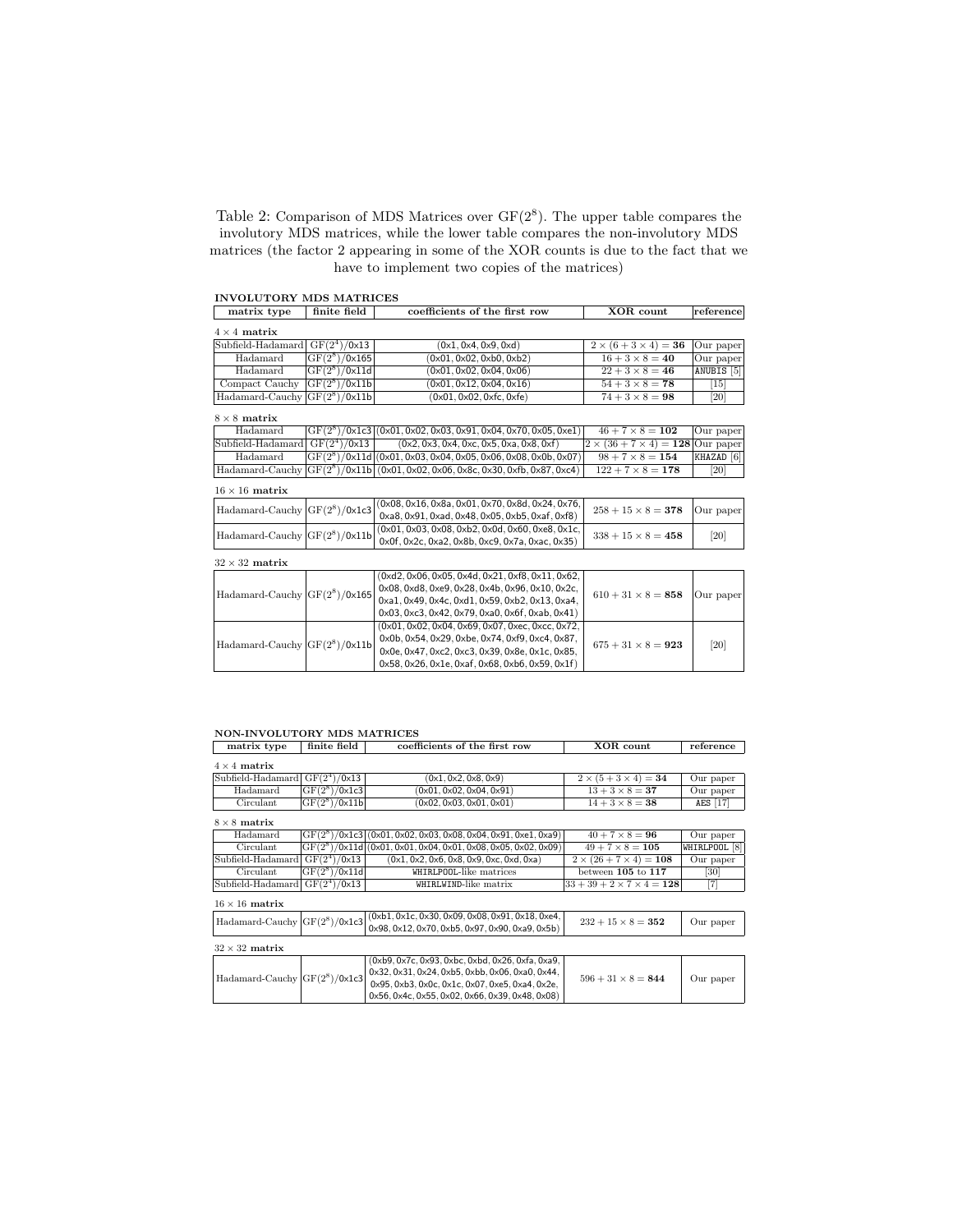# Acknowledgments

The authors would like to thank the anonymous referees for their helpful comments. We also wish to thank Wang HuaXiong for providing useful and valuable suggestions.

# References

- 1. E. Andreeva, B. Bilgin, A. Bogdanov, A. Luykx, F. Mendel, B. Mennink, N. Mouha, Q. Wang, and K. Yasuda. PRIMATEs v1. Submission to the CAESAR Competition, 2014. http://competitions.cr.yp.to/round1/primatesv1.pdf.
- 2. D. Augot and M. Finiasz. Direct Construction of Recursive MDS Diffusion Layers using Shortened BCH Codes. In FSE, LNCS, 2014. To appear.
- 3. Daniel Augot and Matthieu Finiasz. Exhaustive search for small dimension recursive MDS diffusion layers for block ciphers and hash functions. In ISIT, pages 1551–1555, 2013.
- 4. Jean-Philippe Aumasson, Luca Henzen, Willi Meier, and María Naya-Plasencia. Quark: A Lightweight Hash. In CHES, pages 1–15, 2010.
- 5. P. Barreto and V. Rijmen. The Anubis Block Cipher. Submission to the NESSIE Project, 2000.
- 6. P. Barreto and V. Rijmen. The Khazad Legacy-Level Block Cipher. First Open NESSIE Workshop, 2000.
- 7. Paulo S. L. M. Barreto, Ventzislav Nikov, Svetla Nikova, Vincent Rijmen, and Elmar Tischhauser. Whirlwind: a new cryptographic hash function. Des. Codes  $Cryptography, 56(2-3):141-162, 2010.$
- 8. Paulo S. L. M. Barreto and Vincent Rijmen. Whirlpool. In Encyclopedia of Cryptography and Security (2nd Ed.), pages 1384–1385. 2011.
- 9. Ray Beaulieu, Douglas Shors, Jason Smith, Stefan Treatman-Clark, Bryan Weeks, and Louis Wingers. The SIMON and SPECK Families of Lightweight Block Ciphers. Cryptology ePrint Archive, Report 2013/404, 2013.
- 10. Thierry P. Berger. Construction of Recursive MDS Diffusion Layers from Gabidulin Codes. In INDOCRYPT, volume 8250 of LNCS, pages 274–285. Springer, 2013.
- 11. A. Bogdanov, M. Knezevic, G. Leander, D. Toz, K. Varici, and I. Verbauwhede. spongent: A Lightweight Hash Function. In CHES, pages 312–325, 2011.
- 12. Andrey Bogdanov, Lars R. Knudsen, Gregor Leander, Christof Paar, Axel Poschmann, Matthew J. B. Robshaw, Yannick Seurin, and C. Vikkelsoe. PRESENT: An Ultra-Lightweight Block Cipher. In Pascal Paillier and Ingrid Verbauwhede, editors, CHES, volume 4727 of LNCS, pages 450–466. Springer, 2007.
- 13. J. Borghoff, A. Canteaut, T. G¨uneysu, E. B. Kavun, M. Knezevic, L. R. Knudsen, G. Leander, V. Nikov, C. Paar, C. Rechberger, P. Rombouts, S. S. Thomsen, and T. Yalçin. PRINCE - A Low-Latency Block Cipher for Pervasive Computing Applications - Extended Abstract. In ASIACRYPT, pages 208–225, 2012.
- 14. C. De Cannière, O. Dunkelman, and M. Knezevic. KATAN and KTANTAN A Family of Small and Efficient Hardware-Oriented Block Ciphers. In CHES, pages 272–288, 2009.
- 15. T. Cui, C.i Jin, and Z. Kong. On compact cauchy matrices for substitutionpermutation networks. IEEE Transactions on Computers, 99(PrePrints):1, 2014.
- 16. Joan Daemen, Lars R. Knudsen, and Vincent Rijmen. The Block Cipher Square. In Eli Biham, editor, FSE, volume 1267 of LNCS, pages 149–165. Springer, 1997.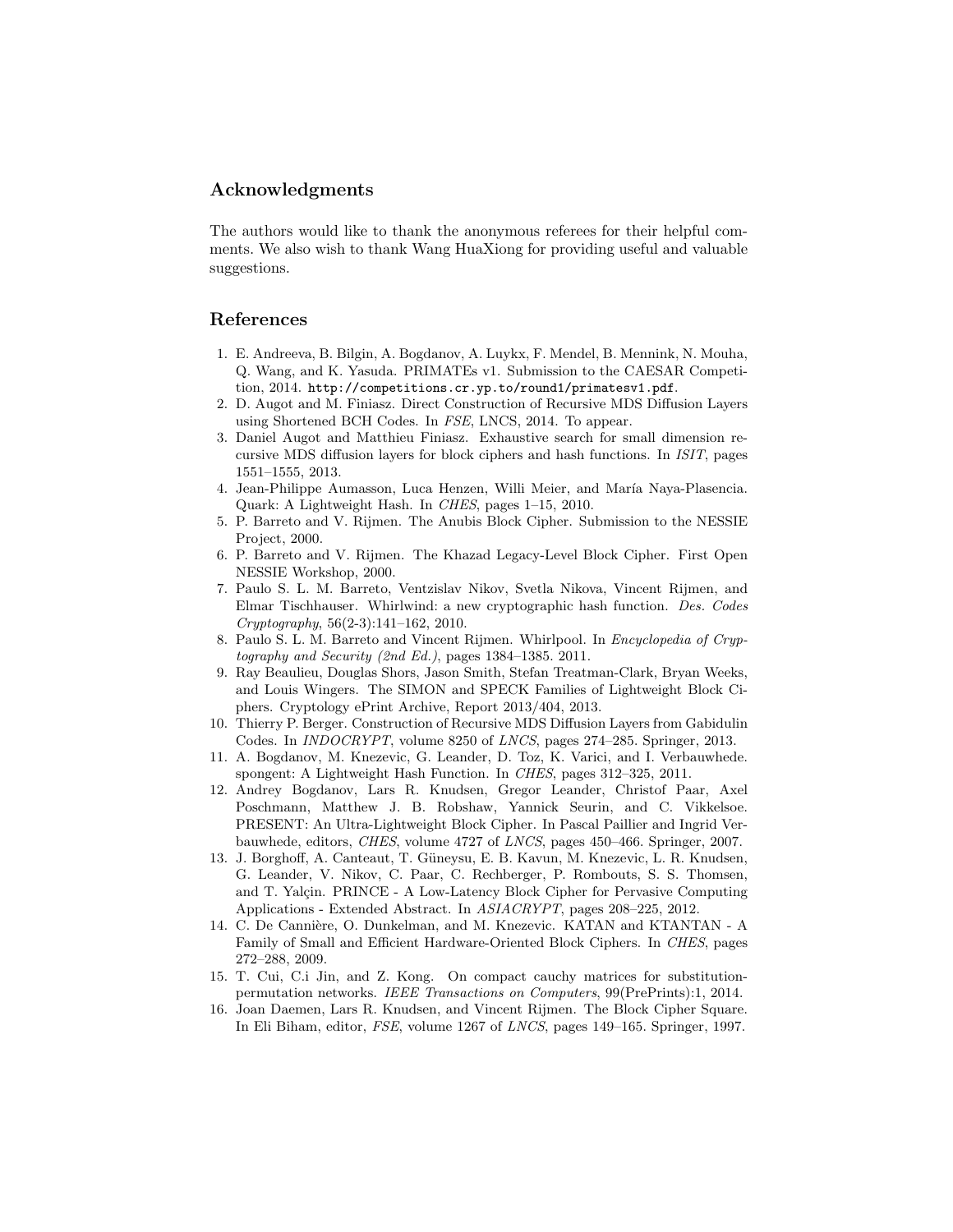- 17. Joan Daemen and Vincent Rijmen. The Design of Rijndael: AES The Advanced Encryption Standard. Springer, 2002.
- 18. Jian Guo, Thomas Peyrin, and Axel Poschmann. The PHOTON Family of Lightweight Hash Functions. In CRYPTO, pages 222–239, 2011.
- 19. Jian Guo, Thomas Peyrin, Axel Poschmann, and Matthew J. B. Robshaw. The LED Block Cipher. In CHES, pages 326–341, 2011.
- 20. Kishan Chand Gupta and Indranil Ghosh Ray. On Constructions of Involutory MDS Matrices. In AFRICACRYPT, pages 43–60, 2013.
- 21. Kishan Chand Gupta and Indranil Ghosh Ray. On Constructions of Circulant MDS Matrices for Lightweight Cryptography. In ISPEC, pages 564–576, 2014.
- 22. Jérémy Jean, Ivica Nikolić, and Thomas Peyrin. Joltik v1.1, 2014. Submission to the CAESAR competition, http://www1.spms.ntu.edu.sg/~syllab/Joltik.
- 23. Jorge Nakahara Jr. and lcio Abraho. A new involutory mds matrix for the aes. I. J. Network Security, 9(2):109–116, 2009.
- 24. Pascal Junod and Serge Vaudenay. Perfect Diffusion Primitives for Block Ciphers. In Helena Handschuh and M. Anwar Hasan, editors, Selected Areas in Cryptography, volume 3357 of LNCS, pages 84–99. Springer, 2004.
- 25. Elif Bilge Kavun, Martin M. Lauridsen, Gregor Leander, Christian Rechberger, Peter Schwabe, and Tolga Yalçın. Prøst v1.1, 2014. Submission to the CAESAR competition, http://competitions.cr.yp.to/round1/proestv11.pdf.
- 26. K. Khoo, T. Peyrin, A. Poschmann, and H. Yap. FOAM: Searching for Hardware-Optimal SPN Structures and Components with a Fair Comparison. In Cryptographic Hardware and Embedded Systems CHES 2014, volume 8731 of Lecture Notes in Computer Science, pages 433–450. Springer Berlin Heidelberg, 2014.
- 27. Jérôme Lacan and Jérôme Fimes. Systematic MDS erasure codes based on Vandermonde matrices. IEEE Communications Letters, 8(9):570–572, 2004.
- 28. M. Sajadieh, M. Dakhilalian, H. Mala, and P. Sepehrdad. Recursive Diffusion Layers for Block Ciphers and Hash Functions. In FSE, pages 385–401, 2012.
- 29. M.i Sajadieh, M. Dakhilalian, H. Mala, and B. Omoomi. On construction of involutory MDS matrices from Vandermonde Matrices in GF(2 q ). Des. Codes Cryptography, 64(3):287–308, 2012.
- 30. T. Shirai and K. Shibutani. On the diffusion matrix employed in the Whirlpool hashing function. NESSIE Phase 2 Report NES/DOC/EXT/WP5/002/1.
- 31. Siang Meng Sim, Khoongming Khoo, Frédérique Oggier, and Thomas Peyrin. Lightweight mds involution matrices. Cryptology ePrint Archive, Report 2015/258, 2015. http://eprint.iacr.org/.
- 32. François-Xavier Standaert, Gilles Piret, Gaël Rouvroy, Jean-Jacques Quisquater, and Jean-Didier Legat. ICEBERG : An Involutional Cipher Efficient for Block Encryption in Reconfigurable Hardware. In FSE, pages 279–299, 2004.
- 33. Shengbao Wu, Mingsheng Wang, and Wenling Wu. Recursive Diffusion Layers for (Lightweight) Block Ciphers and Hash Functions. In Selected Areas in Cryptography, volume 7707 of LNCS, pages 355–371. Springer Berlin Heidelberg, 2013.
- 34. A. M. Youssef, S. Mister, and S. E. Tavares. On the Design of Linear Transformations for Substitution Permutation Encryption Networks. In Workshop On Selected Areas in Cryptography, pages 40–48, 1997.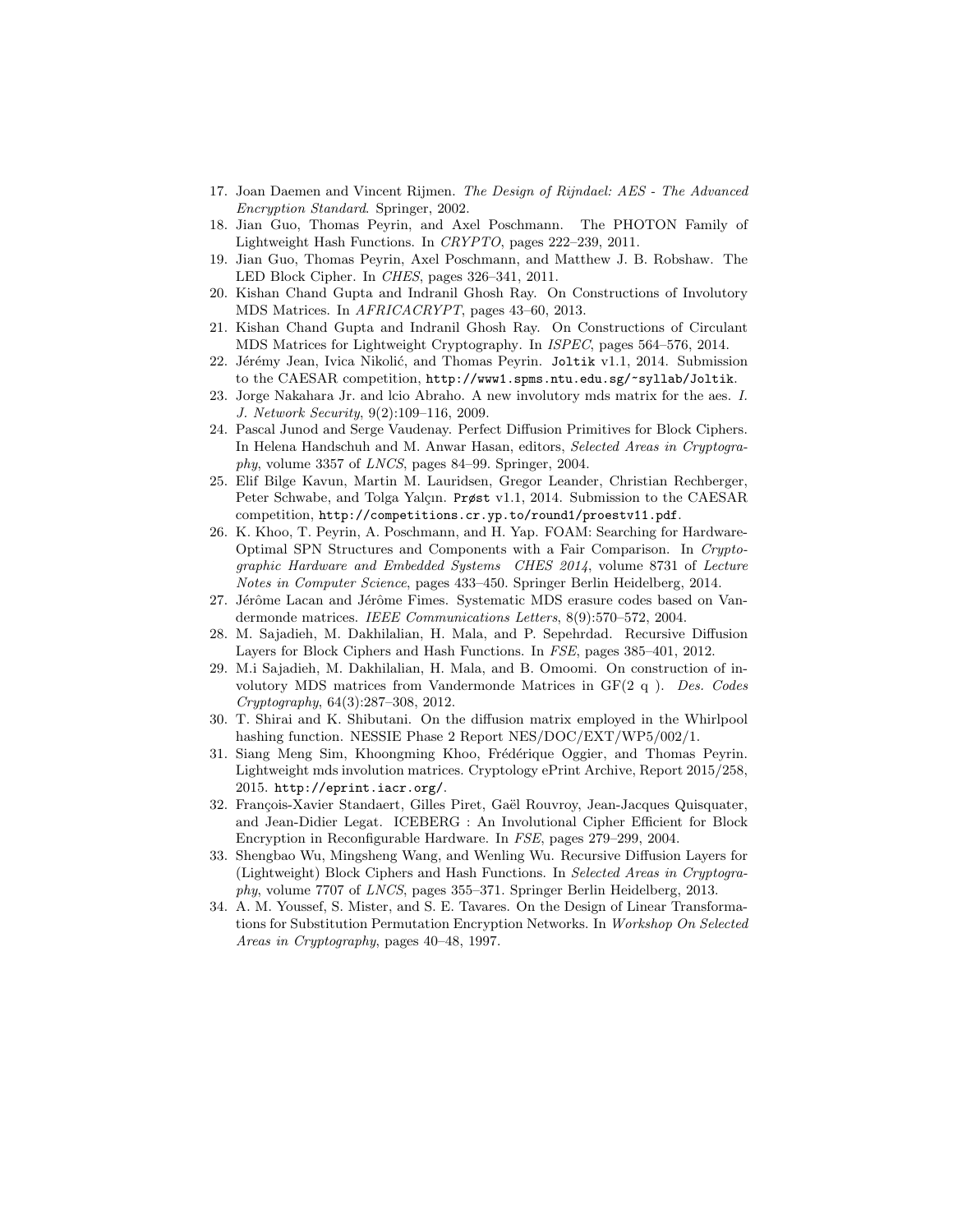# A Primitive mapping between finite fields

|                  |                | 0x13           | 0x19        |                |  |  |
|------------------|----------------|----------------|-------------|----------------|--|--|
| order            |                | (10011)        |             | (11001)        |  |  |
|                  | $\bar{x}$      | <b>XOR</b>     | $\mathbf x$ | <b>XOR</b>     |  |  |
| $\alpha$         | $\overline{2}$ | 1              | 12          |                |  |  |
| $\alpha^2$       | 4              | $\overline{2}$ | 6           | $\overline{2}$ |  |  |
| $\alpha^3$       | 8              | 3              | 3           | 3              |  |  |
| $\alpha^4$       | 3              | 5              | 13          | $\overline{5}$ |  |  |
| $\alpha^5$       | 6              | 5              | 10          | 5              |  |  |
| $\bar{\alpha}^6$ | 12             | 5              | 5           | 5              |  |  |
|                  |                | 6              |             | ճ              |  |  |

 $\vert \text{order} \vert \vert$  (10011)  $0x13$   $0x19$  $(11001)$ x XOR x XOR  $\alpha^8$ 5 6 7 6  $\overline{\alpha}^9$ 10 8 15 8  $\alpha^{10}$  $\boxed{9}$  11  $\overline{\alpha^{\mathrm{II}}}$ <sup>11</sup> 14 8 9 8  $\overline{\alpha^{12}}$  $\begin{array}{|c|c|c|c|c|} \hline 15 & 6 & 8 & 6 \\ \hline \end{array}$  $\overline{\alpha^{13}}$ 13 3 4 3  $\overline{\alpha^{14}}$  $\boxed{9}$  1 2 1

Table 4: Primitive mapping from finite field to its reciprocal finite field

Table 3: Primitive mapping from  $GF(2^4)/0 \times 13$  to  $GF(2^4)/0 \times 19$ 

| finite field $p(X) \left  \frac{1}{n}(X) \right $ |                |                     | primitive             |
|---------------------------------------------------|----------------|---------------------|-----------------------|
|                                                   |                |                     | mapping               |
| $\overline{{\rm GF}(2^2)}$                        | $0\times 7$    |                     | $\phi: 2 \mapsto 3$   |
| $\mathrm{GF}(2^3)$                                | 0xb            | 0 <sub>xd</sub>     | $\phi: 2 \mapsto 6$   |
| $GF(2^4)$                                         | 0x13           | $0\times19$         | $\phi: 2 \mapsto 12$  |
|                                                   | 0x1f           |                     | $\phi:3\mapsto 5$     |
|                                                   | $0\times25$    | $0\times 29$        | $\phi: 2 \mapsto 20$  |
| $GF(2^5)$                                         | $0 \times 3$ d | 0x2f                | $\phi: 2 \mapsto 23$  |
|                                                   | 0x37           | 0x3b                | $\phi: 2 \mapsto 29$  |
|                                                   | 0x43           | $0\times 61$        | $\phi: 2 \mapsto 48$  |
| $GF(2^6)$                                         | $0\times 57$   | $0\times 75$        | $\phi:3\mapsto 59$    |
|                                                   | $0\times 67$   | $0\times 73$        | $\phi: 2 \mapsto 57$  |
|                                                   | $0\times 49$   |                     | $\phi:3\mapsto 37$    |
|                                                   | $0\times83$    | 0xc1                | $\phi: 2 \mapsto 96$  |
|                                                   | 0xab           | $0 \times d5$       | $\phi: 2 \mapsto 106$ |
|                                                   | $0 \times 8f$  | $0\times f1$        | $\phi: 2 \mapsto 120$ |
|                                                   | $0 \times fd$  | $0$ <sub>x</sub> bf | $\phi: 2 \mapsto 95$  |
| $GF(2^7)$                                         | $0 \times b9$  | $0 \times 9d$       | $\phi: 2 \mapsto 78$  |
|                                                   | $0\times89$    | $0\times91$         | $\phi: 2 \mapsto 72$  |
|                                                   | 0xe5           | 0xa7                | $\phi: 2 \mapsto 83$  |
|                                                   | 0xef           | $0\times$ f7        | $\phi: 2 \mapsto 123$ |
|                                                   | 0xcb           | $0 \times d3$       | $\phi: 2 \mapsto 105$ |

| finite field $p(X)$ |              | $\frac{1}{p}(X)$                   | primitive                                           |
|---------------------|--------------|------------------------------------|-----------------------------------------------------|
|                     |              |                                    | mapping                                             |
|                     |              |                                    | $0 \times 11d$ $0 \times 171$ $\phi: 2 \mapsto 184$ |
|                     |              | $0x177$ $0x1$ dd $ $               | $\phi:3\mapsto 239$                                 |
|                     | 0x1f3        | $0\times 19f$                      | $\phi: 6 \mapsto 103$                               |
|                     |              | $0x169$ $0x12d$                    | $\phi: 2 \mapsto 150$                               |
|                     |              | 0x1bd 0x17b                        | $\phi: 7 \mapsto 95$                                |
|                     | 0x1e7        | $0 \times 1$ cf                    | $\phi: 2 \mapsto 231$                               |
|                     |              | $0x12b$ $0x1a9$                    | $\phi: 2 \mapsto 212$                               |
| $GF(2^8)$           | 0x1d7        |                                    | $\phi: 7 \mapsto 116$                               |
|                     |              |                                    | $0\times165$ $0\times14d$ $\phi: 2 \mapsto 166$     |
|                     |              | 0x18b 0x1a3                        | $\phi: 6 \mapsto 104$                               |
|                     |              | $0 \times 163$ $0 \times 18$ d $ $ | $\phi: 2 \mapsto 198$                               |
|                     |              | $0x11b$ $0x1b1$                    | $\phi:3\mapsto 217$                                 |
|                     | 0x13f        | 0x1f9                              | $\phi: 3 \mapsto 253$                               |
|                     | 0×15f        | $0\times1f5$                       | $\phi: 2 \mapsto 250$                               |
|                     | 0x1c3        | 0x187                              | $\phi: 2 \mapsto 195$                               |
|                     | $0\times139$ |                                    | $:3 \mapsto 157$<br>φ                               |
|                     |              |                                    |                                                     |